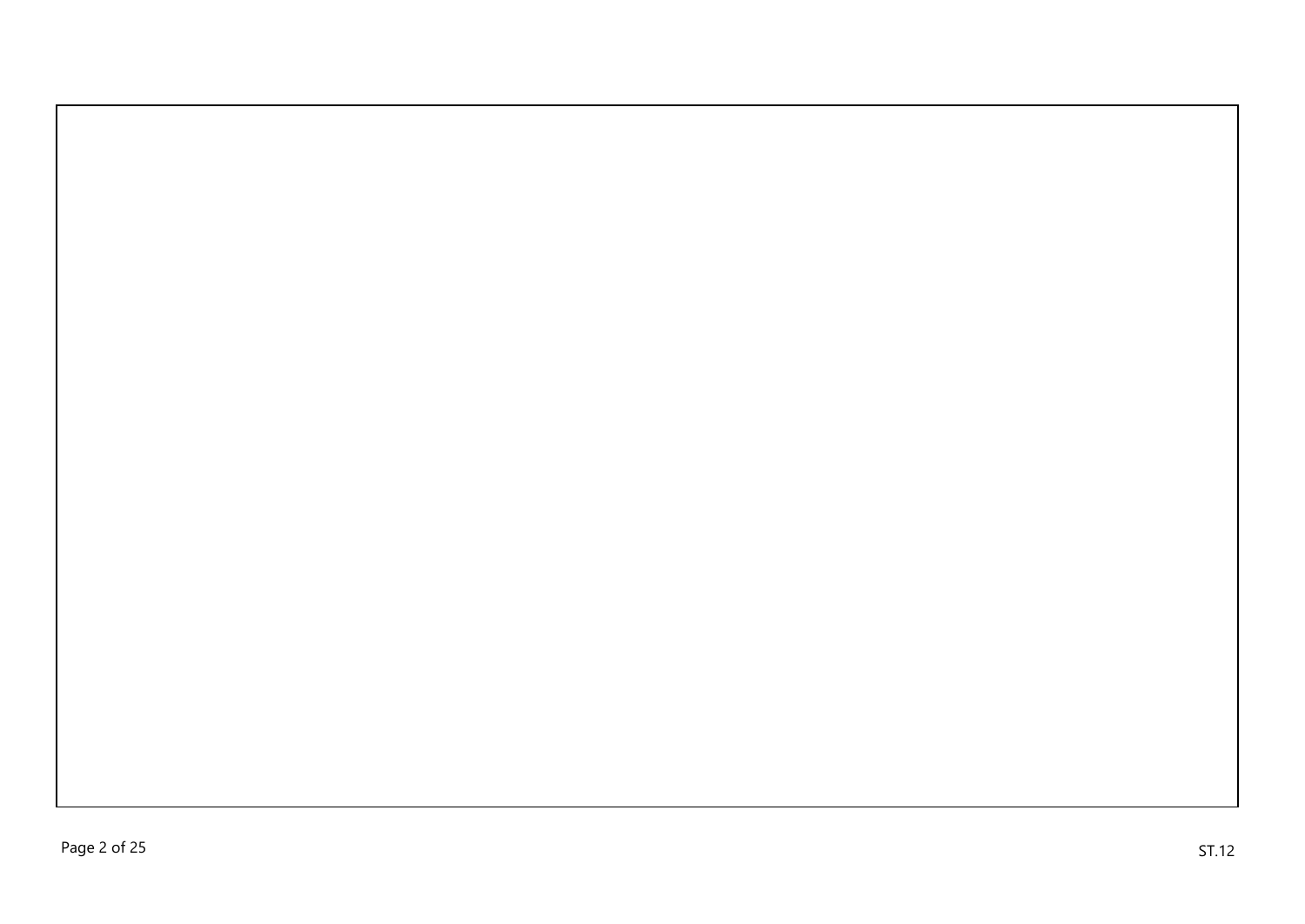| #                        | Island       | House Name     | Name                 | Sex         | National ID | ، ه ، بر <u>م</u>                         | ىئرىتر                                                             |
|--------------------------|--------------|----------------|----------------------|-------------|-------------|-------------------------------------------|--------------------------------------------------------------------|
|                          | S. Hithadhoo |                |                      |             |             |                                           |                                                                    |
|                          | S. Hithadhoo | Aaraamuge      | Ali Rasheed          | M           | A076189     | ږ د د ،<br>د تر د د                       | كمانون الكر شوقر<br>أمانون الم                                     |
| $\overline{c}$           | S. Hithadhoo | Aaseenuge      | Zeenaz Hussain       | $\mathsf F$ | A025234     | ۇ سەيىز<br>ئ                              | ىي ئىنج برقى ئىرگىرىدى<br>ئىن ئىنجا ئىرگىرىدى<br>ئەش قىراللەرىپىيە |
| 3                        | S. Hithadhoo | Aaseenuge      | Abdulla Didi         | M           | A041850     | ۇ سومىرى<br>ئ                             |                                                                    |
| $\overline{\mathcal{L}}$ | S. Hithadhoo | Aaseenuge      | Ibrahim Hood         | M           | A064077     | ۇ سوپىرى<br>ئ                             |                                                                    |
| 5                        | S. Hithadhoo | Aaseenuge      | Fathimath Samiya     | $\mathsf F$ | A071057     | ۇ سەيىرى<br>ئ                             | وٌ و دَو مُ سُرْ رَ                                                |
| 6                        | S. Hithadhoo | Aaseenuge      | Mariyam Nasiha       | F           | A076850     | ۇ سەيىز<br>ئ                              | رەرە شەر                                                           |
| $\overline{7}$           | S. Hithadhoo | Abhareege      | Ahmed Hamdoon        | M           | A018347     | رەبە<br>مەھ ئەمبرى                        | رەرد رەپىرە                                                        |
| 8                        | S. Hithadhoo | Abhareege      | Mariyam Dhie         | F           | A018460     | رەر<br>مەسىرى                             | ر ه ر ه ر<br><del>د</del> بربرد تربر                               |
| $ 9\rangle$              | S. Hithadhoo | Abhareege      | Ali Sodiq            | M           | A023445     | رەر<br>مەھ ئەمېرى                         | ړې شوره<br>مړينې                                                   |
| 10                       | S. Hithadhoo | Abhareege      | Fathmath Shafrath    | F           | A272828     | بر ٥ رسم ٢<br>مرڪب سرچ                    | ژ <sub>مو</sub> ځ مشور پره<br>ر                                    |
| 11                       | S. Hithadhoo | Abhareege      | Aminath Minhaa       | F           | A302623     | رە<br>دەرىپرى                             | أأدبتهم وبثراثه                                                    |
| 12                       | S. Hithadhoo | Abihimaage     | Hawwa Hassan         | F           | A020075     | $55 - 67$                                 | برەپ برسكىر                                                        |
| 13                       | S. Hithadhoo | Abihimaage     | Imraan Mohamed       | M           | A167095     | $55 - 67$                                 | ە ئەھرىر ئەرەر ئە                                                  |
| 14                       | S. Hithadhoo | Abihimaage     | Aishath Zumlath      | $\mathsf F$ | A223115     | ړه روځ<br>د                               | 3 ر 2 م<br>مح تر <del>گر</del> مو<br>پ <sup>و</sup> پر شوې         |
| 15                       | S. Hithadhoo | Addanage       | Mariyam Mohamed      | F           | A138284     | ره ر ر ،<br>پرد ۽ سر <sub>ک</sub>         | ر ه بر ه<br><del>و</del> بربرد<br>و ر ه ر د<br>تر پر ژنر           |
| 16                       | S. Hithadhoo | Adharanfaruge  | Fathimath Didi       | F           | A122912     | ر ر ر ه ر و ،<br>پرتربر سرتی بوی          | و د د د ورد د                                                      |
| 17                       | S. Hithadhoo | Afshaanaa      | Thaalib Mohamed Didi | M           | A078684     | ىر ۋېشە ئىر                               | و دره درورد                                                        |
| 18                       | S. Hithadhoo | Afshaanaa      | Ahmed Thaaif         | M           | A220942     | ىر ۋېشە ئىر                               | برەر دەر                                                           |
| 19                       | S. Hithadhoo | Agoteehadhaage | Faiza Ali            | F           | A021629     | پر پیر پر پر پر<br>  پر پی پی پی پر پر پر | وٌدِجَ الأَمِرِ                                                    |
| 20                       | S. Hithadhoo | Agoteehadhaage | Ibrahim Faisal       | M           | A291791     | پر بیر پر پر پر<br>  پر بی بیر پر پر پر   | وەترىرە تەسك                                                       |
| 21                       | S. Hithadhoo | Agoteehadhaage | Hassan Yasir         | M           | A291794     | پر پیر پر پر پر<br>  پر پی پی پی پر پر پر | ىز سەنلار بۇ سەنلە                                                 |
| 22                       | S. Hithadhoo | Aluimaage      | Hathim Hassan        | M           | A035947     | أرور وء                                   | ي <sub>گىر</sub> و ي <sub>ى</sub> شكىر                             |
| 23                       | S. Hithadhoo | Aluimaage      | Sharoon Hassan       | M           | A292071     | ە ئەرىرى                                  | ے دورہ کرکے مگر                                                    |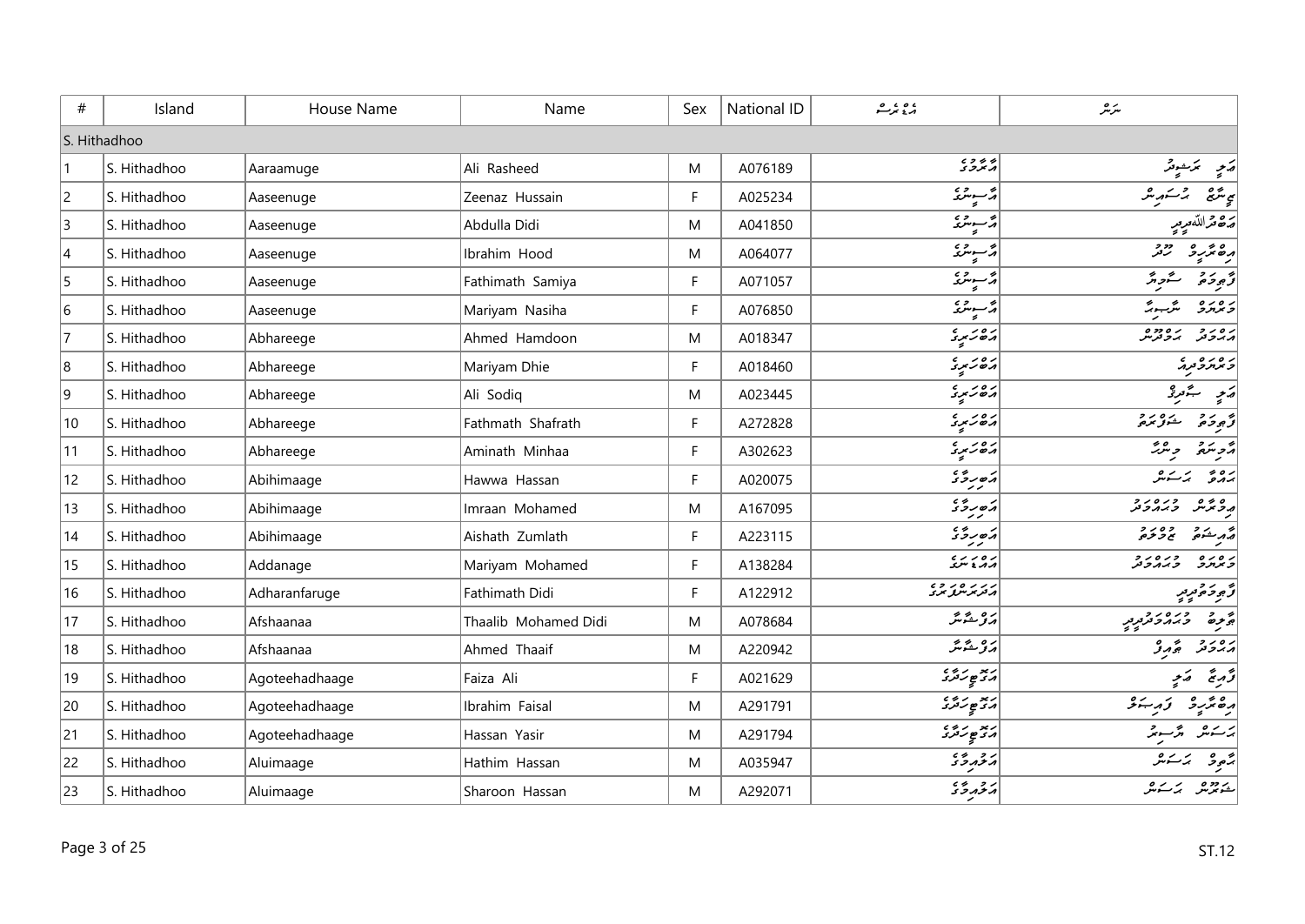| 24 | S. Hithadhoo | Aluimaage      | Rishna Hassan          | F  | A292072 |                                      | برے مگر   کرکے مگر                       |
|----|--------------|----------------|------------------------|----|---------|--------------------------------------|------------------------------------------|
| 25 | S. Hithadhoo | Andhaleebuge   | Minna Najeeb           | F  | A024778 | پر عربه چړي                          | دِ سُرْ سَرَ پِي صَ                      |
| 26 | S. Hithadhoo | Andhaleebuge   | Hawwa Nasfa            | F  | A301555 | پر ټر پر دې                          | برەپچ<br>ىئرمەتتى                        |
| 27 | S. Hithadhoo | Andhaleebuge   | Hinna Najeeb           | F  | A301639 | پر عربر و ۽                          | رِ بْرْبَدُ - سَهِرَةٌ =                 |
| 28 | S. Hithadhoo | Arolhimaage    | Salwa Ahmed            | F  | A018691 | ر بر<br>  ر بر د د د                 | ستوخ أرور و                              |
| 29 | S. Hithadhoo | Arolhimaage    | Fathimath Sooma Waheed | F  | A292036 | ر بو په په<br>د <del>ب</del> ربو د ک | و دو دوه رو د                            |
| 30 | S. Hithadhoo | Asseyrige      | Riyasa Mohamed Didi    | F  | A084232 | بر و ي <sub>ئى</sub> رى<br>مەر       | برگر وره دورور                           |
| 31 | S. Hithadhoo | Asseyrige      | Shiyaaza Mohamed       | F  | A276873 | بر و <sub>عء س</sub> ر<br>مرمر ڪوبري | أخوارج وره رو                            |
| 32 | S. Hithadhoo | Athamaa Villa  | Abdulla Hassan         | M  | A074578 | لاء وً و وَّ                         | مَدْهُ مِّرَاللَّهُ بِرَسَوْسُ           |
| 33 | S. Hithadhoo | Avaamendhuruge | Asiyath Hussain        | F  | A293852 | ر د ه ه و و ه<br>د و و سربر د د      | أما المستعرفة المستعدد المستعدد المستعدد |
| 34 | S. Hithadhoo | Aviary         | Niuma Zaki             | F. | A019536 | ە ھەم ئىر                            | سرويج<br>تجميح                           |
| 35 | S. Hithadhoo | Aviary         | Shama Zaki             | F  | A063606 | ومومر                                | $\frac{1}{2}$ $\frac{1}{2}$              |
| 36 | S. Hithadhoo | Aviary         | Seena Zakee            | F  | A114839 | وأحووكسمير                           | سويتر تجربه                              |
| 37 | S. Hithadhoo | Aviary         | Aminath Niha Naseer    | F  | A291758 | وعورسمه                              | و<br>وفريته برقم بتركيب                  |
| 38 | S. Hithadhoo | Aviary         | Ahmed Shawlam Zaki     | M  | A331697 | وعورسمه                              | ره رو دره ره کرد                         |
| 39 | S. Hithadhoo | Aviary         | Mohamed Aiman Naseer   | M  | A396582 | وحروسميه                             | ورەرو روزش شب                            |
| 40 | S. Hithadhoo | Ayaadheege     | Ali Hussain            | M  | A025777 | ر<br>پرتژیږی                         | أەسمج سىسكىرىش                           |
| 41 | S. Hithadhoo | Baadhireege    | Mohamed Mifrad         | M  | A292336 | صحيح مريحه<br>  حضر مريحه            | ورەر د ەرد د<br><i>دى</i> مەدىر دۆمەر    |
| 42 | S. Hithadhoo | Baaroazge      | Mariyam Azka Ahmed     | F. | A278498 | $rac{1}{5}$                          | נפנם נפש נפנד.<br>באחב הזי הגבת          |
| 43 | S. Hithadhoo | Baaroazge      | Fathimath Niha Ahmed   | F  | A291851 |                                      | وتجودة سربة متاردة                       |
| 44 | S. Hithadhoo | Bahaaruge      | Mustafa Lutfi          | M  | A050451 | ر و و ء<br>ن <i>ه ر</i> بر د         | و مرد و و                                |
| 45 | S. Hithadhoo | Bandaara Villa | Shazleen Ahmed         | F  | A026895 | ە ھەممۇ ئىرە ئە                      | ڪوري پرور                                |
| 46 | S. Hithadhoo | Bandaara Villa | Nazeem Ahmed           | M  | A047987 | ە ئەنگە ئىرە ق                       | بترجو مهادوند                            |
| 47 | S. Hithadhoo | Bandaara Villa | Shaneez Ahmed          | F  | A048654 | ە ئەمۇ ئىرە ئە                       | شگېږي ډورو                               |
| 48 | S. Hithadhoo | Bandaara Villa | Aminath Shahida        | F. | A050657 | مەنگە ئىرو ق                         | أأروبتهم فتمرش                           |
| 49 | S. Hithadhoo | Bandaara Villa | Shalinee Ahmed         | F  | A066570 | ئەمۇتموقر                            | المقوس أيدونه                            |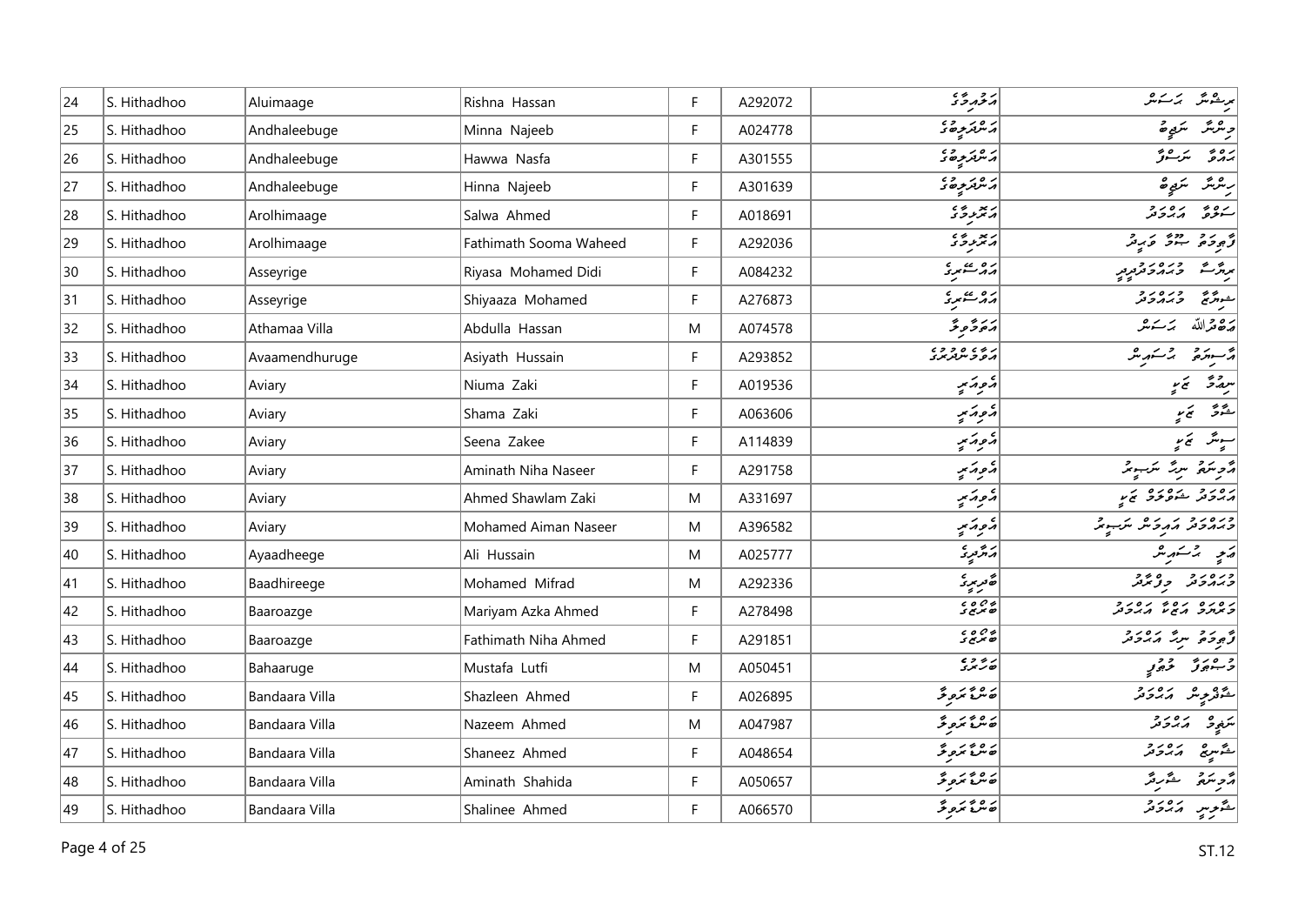| 50 | S. Hithadhoo | Bandhoosge         | Aishath Fareeda        | F  | A021580 | ر ۵ ۶۶ ۵ م<br>ت سربر سور                                | مەرخىق ئېرىگە                                   |
|----|--------------|--------------------|------------------------|----|---------|---------------------------------------------------------|-------------------------------------------------|
| 51 | S. Hithadhoo | Bazabaazuge        | Aishath Khalida        | F. | A009998 | ر ر پر و ۽<br>ھنج ھنج ي                                 | پ <sup>و</sup> مرشومو<br>مرم                    |
| 52 | S. Hithadhoo | Bazabaazuge        | Ali Khalid             | M  | A053307 | $\frac{c}{c}$ $\frac{c}{c}$ $\frac{c}{c}$ $\frac{c}{c}$ | أرشح المتحوفر                                   |
| 53 | S. Hithadhoo | Bazabaazuge        | Nashath Ali            | F. | A141458 | 58820                                                   | پر شهر د<br>سرشوره د<br>ەنبە                    |
| 54 | S. Hithadhoo | Bazabaazuge        | Abdulla Fisam          | M  | A152368 | 55000                                                   | برە تراللە<br>و شژو                             |
| 55 | S. Hithadhoo | Bazabaazuge        | Hussain Siham          | M  | A291818 | ر ر پر د ء<br>صنح صخ ي                                  |                                                 |
| 56 | S. Hithadhoo | Bazabaazuge        | Nashwan Ali            | F  | A405948 | $\frac{c}{c}$ $\frac{c}{c}$ $\frac{c}{c}$ $\frac{c}{c}$ | برقوم كالمحر                                    |
| 57 | S. Hithadhoo | <b>Beach Villa</b> | Fathimath Mohamed Didi | F  | A048853 | ھەمچە <i>مەڭ</i>                                        |                                                 |
| 58 | S. Hithadhoo | Berebedhimaage     | Shahmeena Labeeb       | F. | A310930 | ے برے دیں<br><mark>صنحرص</mark> مرکز <sub>ک</sub>       | شكرتي مدائر وأواه                               |
| 59 | S. Hithadhoo | Beydhanaage        | Dhunya Jaleel          | F  | A161346 | ،، پر پر پر<br>ن تعریش پر                               | وەپر قوتى                                       |
| 60 | S. Hithadhoo | Bilimagumaage      | Aishath Abdulla        | F. | A018498 | د د د پ<br>ح و د د د د                                  | صمصنع صهرالله                                   |
| 61 | S. Hithadhoo | Bilimagumaage      | Fathmath Haneefa       | F  | A018534 | 595990                                                  | ۇبودۇ ئەيدۇ                                     |
| 62 | S. Hithadhoo | Bilimagumaage      | Ibrahim Haneef         | M  | A035149 | ر و د ء<br>مور د د د                                    | ەر ھەترىر <i>2</i><br>برسره                     |
| 63 | S. Hithadhoo | Bilimagumaage      | Aminath Mizza          | F  | A066566 | ر و د ء<br>حو <del>ز</del> د د د                        | و څخه سرچ<br>ىر رەمج                            |
| 64 | S. Hithadhoo | Bilimagumaage      | Mohamed Munajjim       | M  | A132773 | c 4 2 1<br>5 3 5 9 <del>9</del> 0                       | 3 سرگە يى تى<br>و ر ه ر د<br>د بر پر تر         |
| 65 | S. Hithadhoo | Bilimagumaage      | Munsif Mansoor         | M  | A166595 | c <i>4 7 1</i><br>5 7 5 7 7 0                           | ىر ھەجەر<br>چە ئەسىر ئ                          |
| 66 | S. Hithadhoo | Bilimagumaage      | Nashfa Mansoor         | F  | A325979 | ر د د »<br>مور د د د                                    | ىر ھەج جۇ ج<br>ىر ئەم <sup>ە</sup> ر            |
| 67 | S. Hithadhoo | Billoorijehige     | Fathmath Nadhiya       | F  | A019151 | ه دوم د ،<br>  ه د تو بر د ک                            | ۇ بوزى<br>سرٌبررگر                              |
| 68 | S. Hithadhoo | Billoorijehige     | Sinau Saleem           | M  | A150038 | ه دو د په په<br>حرم کلمري کړې                           | سومترو<br>ستعرقر                                |
| 69 | S. Hithadhoo | Billoorijehige     | Najda Naseer           | F  | A161526 | ه دو د د د د د<br>حود تو پرې                            | ر ہ بر<br>سرچ تر<br>ىئەسبەتر                    |
| 70 | S. Hithadhoo | <b>Blue Mead</b>   | Aishath Moosa          | F  | A064058 | ه دو ه<br>حوړ و                                         | و در در در در در در در کند باشتر<br>مراجع در سر |
| 71 | S. Hithadhoo | Boashivaluge       | Hassan Ziyau           | M  | A099552 | ه بر د ،<br>گامرگری                                     | پرستمبر ہے جزیر                                 |
| 72 | S. Hithadhoo | Boashivaluge       | Ahmed Faig Najmy       | M  | A293325 | 0 مره و ،<br> خامره مرد                                 | والمرواني والملح والملج والمحمد                 |
| 73 | S. Hithadhoo | Chaandhaneege      | Aishath Ali            | F. | A019348 | كۇسىترىپرىگە                                            |                                                 |
| 74 | S. Hithadhoo | Chaandhaneege      | Hassan                 | M  | A155996 | ڭرىس <i>قرىب</i> رىگە                                   | برسەپىر                                         |
| 75 | S. Hithadhoo | Chamaru Blue       | Aminath Nasheeda       | F  | A018159 | بر ر و ه دد<br>نخونده نژ                                | أأدح سكاهي المتكر المتوفي                       |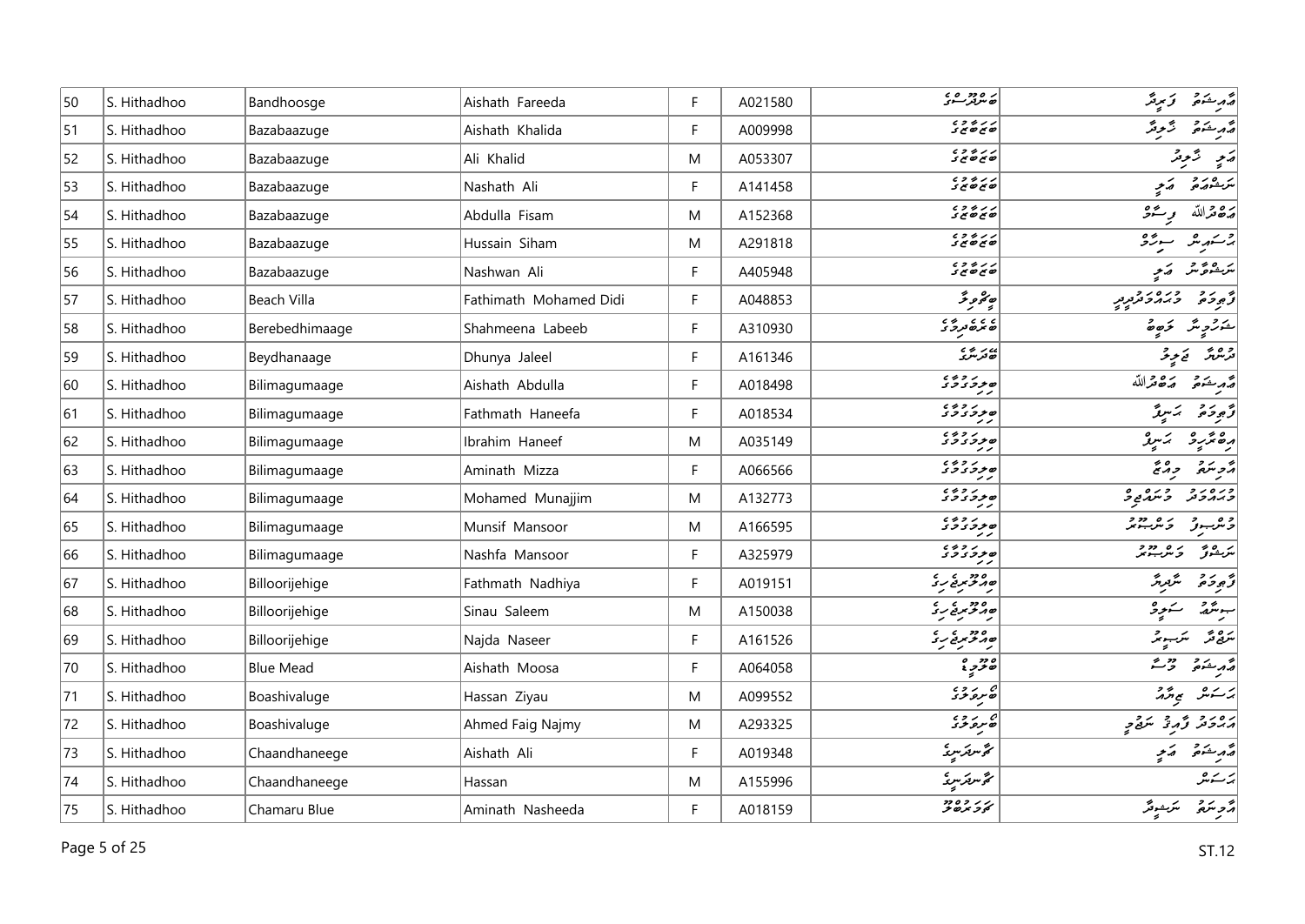| 76  | S. Hithadhoo | Chamaru Blue   | Fathimath Mohamed        | F  | A018743 | بر ر د ه دد<br>نحو تر حر               | أوجود ورورو                               |
|-----|--------------|----------------|--------------------------|----|---------|----------------------------------------|-------------------------------------------|
| 77  | S. Hithadhoo | Chamaru Blue   | Ahmed Adil               | M  | A081136 | بر ر و ه دد<br>نخونه برن نژ            | رەر ئەربى                                 |
| 78  | S. Hithadhoo | Chamaru Blue   | Ibrahim Naseem           | M  | A082956 | بر ر و ه دد<br>نئو <del>ر</del> بره تر | أرەنۇر ئىسو                               |
| 79  | S. Hithadhoo | Chamaru Blue   | Mariyam Shahidha Mohamed | F. | A100317 | بر ر د ه دد<br>نحو تر ه تر             | ג 27073 ביטר 19707                        |
| 80  | S. Hithadhoo | Chamaru Blue   | Amjad Shihab             | M  | A158434 | بر ر د ه دد<br>نحو <del>ب</del> ره نژ  | رەر ئەشرىقى<br>مەدىرى ئىس <i>رى</i>       |
| 81  | S. Hithadhoo | Chamaru Blue   | Aishath Sana             | F  | A293494 | بر بر و ه دد<br>نخو <del>ب</del> ره م  | أقرم شئوهم سنعتر                          |
| 82  | S. Hithadhoo | Cozy Nest      | Fathimath Shameema       | F  | A009538 | م <sub>کم م</sub> رکب مع               | أرٌمورَمُ شَوَرِدُ                        |
| 83  | S. Hithadhoo | Daisymaage     | Ahmed Mohamed Didi       | M  | A018800 | ا» سرچری<br>  ناسخ ترک                 | ره ر د دره روبربر<br>پرپروتر وبرمروترتربر |
| 84  | S. Hithadhoo | Daizy Corner   | Fathmath Ibrahim         | F. | A069801 | } ميءُ مئر پر                          | ومجدد مقترره                              |
| 85  | S. Hithadhoo | Daizy Corner   | Aishath Amany Mohamed    | F  | A252449 |                                        | ה<br>התשים הלית בנסגב                     |
| 86  | S. Hithadhoo | Daizy Corner   | Ismail Abshar Mohamed    | M  | A366671 | } سيءُ متر بير                         |                                           |
| 87  | S. Hithadhoo | Dhabusuthulige | Hawwa Zahira             | F  | A037431 | ره حرو د                               | برە ئەستىر ئىتىر                          |
| 88  | S. Hithadhoo | Dhabusuthulige | Aishath Mohamed          | F  | A095044 | در در در پر                            | ه دره دره دره<br>مگرشوی دربردنر           |
| 89  | S. Hithadhoo | Dhevinage      | Aminath Moosa            | F  | A063375 | قرحر سريح                              | ړ وسره د دع                               |
| 90  | S. Hithadhoo | Dheyliyaage    | Saudhiyya Mohamed        | F  | A018165 | قرمز جری<br>  قرمز جر                  | המנגד במגבע                               |
| 91  | S. Hithadhoo | Dhilaasaage    | Aminath Ali              | F  | A043267 | مرتژسته ژ                              |                                           |
| 92  | S. Hithadhoo | Dhilaasaage    | Zulfa Hassan             | F  | A061234 | مرتَرْ سَمَّىَ                         | جوۇ بەسەر                                 |
| 93  | S. Hithadhoo | Dhilaasaage    | Ahmed Latheef            | M  | A065115 | مرتَرْ سَمْرَ                          | أرور ويده                                 |
| 94  | S. Hithadhoo | Dhilaavaruge   | Ali Najeeb               | M  | A047107 | ىر <i>ئۇ خەت</i> رى                    |                                           |
| 95  | S. Hithadhoo | Dhivara        | Moosa Latheef            | M  | A067157 | ىرەكىر                                 | ورمح تخيرو                                |
| 96  | S. Hithadhoo | <b>Dhivara</b> | Aishath Gulisthan        | F  | A147932 | قری تر                                 | ر<br>مەرشىمى ئىمرىسمى                     |
| 97  | S. Hithadhoo | Dhivara        | Abdul Ghaffar Abdulla    | M  | A154279 | قرح تتر                                | رە دەرە دور رە دالله                      |
| 98  | S. Hithadhoo | <b>Dhivara</b> | Mariyam Gulshan          | F. | A293360 | در پر                                  | رەرە دەپتەر                               |
| 99  | S. Hithadhoo | <b>Dhoores</b> | Ahmed Jadhulla Hameed    | M  | A100319 | دد ،<br>تربر ک                         | أرجح قرقر قرقرالله بردير                  |
| 100 | S. Hithadhoo | Dhunifaru      | Ahmed Shan Fareed        | M  | A291773 | قرسوئر تمر                             | رەرد شەر ئېرىز                            |
| 101 | S. Hithadhoo | Ebee Villa     | Asma Hussain             | F. | A019119 | دھورڅه                                 | أرَسْدَة بِرَسَهِ بِرْ                    |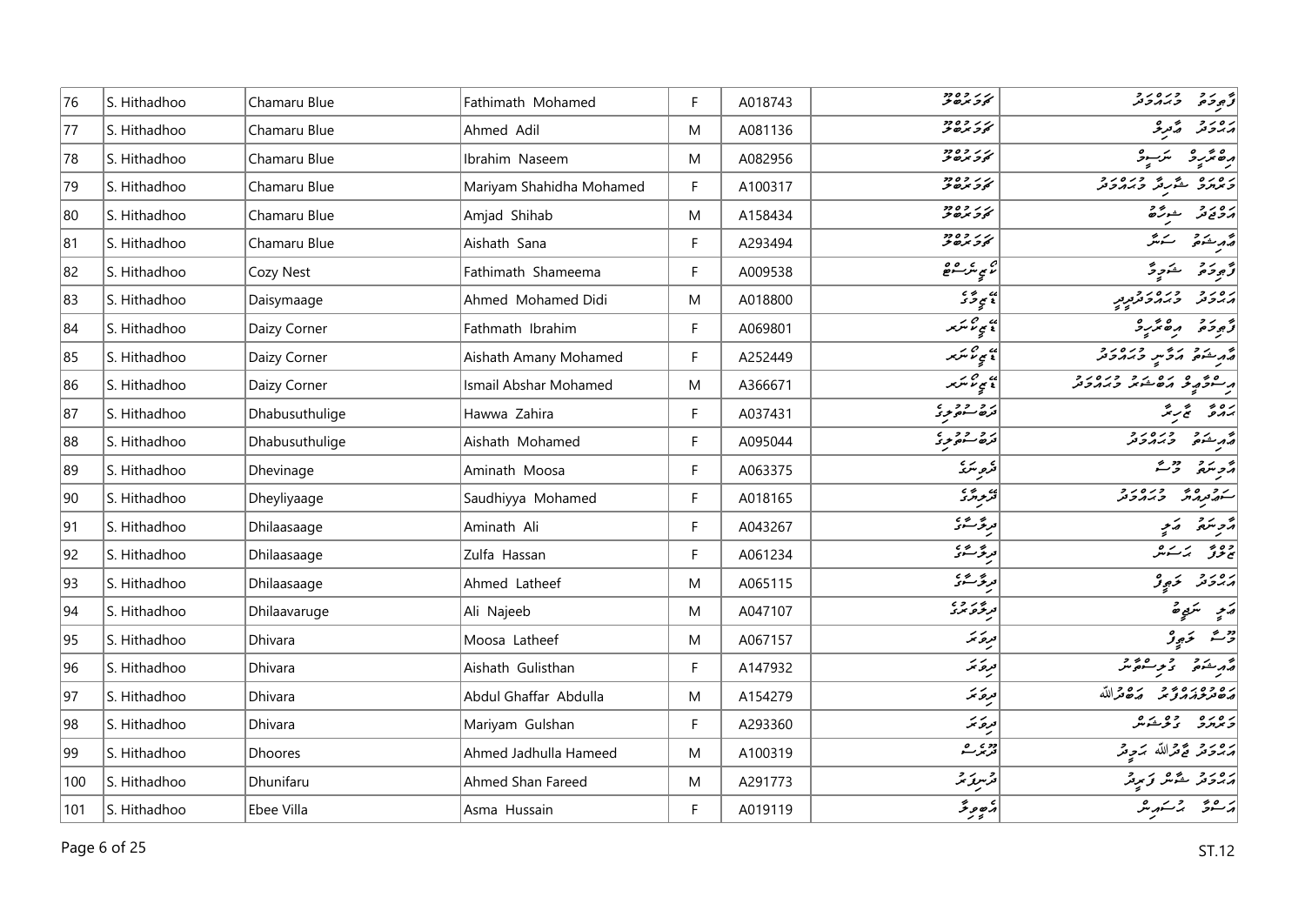| 102 | S. Hithadhoo | Ebee Villa          | Hassan Shakir          | M           | A257166 | لأحوظ                                                   | ىز سىر شىرىد<br>كەنسىسىسىسىسىسى                |
|-----|--------------|---------------------|------------------------|-------------|---------|---------------------------------------------------------|------------------------------------------------|
| 103 | S. Hithadhoo | Ebee Villa          | Ahmed Asnad Zuhry      | M           | A293524 | لرھومڅه                                                 | ره د و د ه ه و و و د<br>در د د د سوسرگر مي رمو |
| 104 | S. Hithadhoo | Ebee Villa          | Ali Akram              | M           | A349685 | لأهوقر                                                  | ړې پر دیږي                                     |
| 105 | S. Hithadhoo | Ebooge              | Hussain Shareef        | M           | A019075 | ی دو ی<br>در ن                                          | چرىكى ئىكىرچ                                   |
| 106 | S. Hithadhoo | Ebooge              | Mariyam Naseeba        | F.          | A019089 | 500                                                     | و دره سرجو                                     |
| 107 | S. Hithadhoo | Ebooge              | Nahaarath Ahmed        | F           | A293964 | 500                                                     | برور دەرو                                      |
| 108 | S. Hithadhoo | Endherimaage        | Mohamed Musad          | M           | A024760 | پر عرب پر پر پر پر<br> <br>مرسم سر                      | כנסנכ כםנכ<br><i>כג</i> ובע כ-הג               |
| 109 | S. Hithadhoo | Endherimaage        | Aishath Naila          | F           | A161527 | ې ه دې پرځ د                                            | أقمر شدة التمرقر                               |
| 110 | S. Hithadhoo | Evening Flower      | Aishath Maharath       | F.          | A035775 | برە مىرسى تەرىخ ئەس                                     | وكرشوة والمردح                                 |
| 111 | S. Hithadhoo | <b>Evening Park</b> | Ibrahim Manik          | M           | A025097 | أروسر موه وه                                            | ە ھەمەر 25 سرىد                                |
| 112 | S. Hithadhoo | Ever Free           | Jannath Zuhair         | F           | A019308 | پرې پرومبر                                              | 2 22 3 2 2 2                                   |
| 113 | S. Hithadhoo | Ever Free           | Noorul Ameen           | M           | A077382 | پرې <sub>مو</sub> تو س <sub>ي</sub>                     | در وه رچ مګر<br>سربر پر پر په                  |
| 114 | S. Hithadhoo | Ever Green          | Thoriq Ali Luthufi     | M           | A039965 | ، بەر بەر بەر<br>مەمەندىس                               | أوسرة أيمو تحوفي                               |
| 115 | S. Hithadhoo | Faaz                | Shiyaz Mohamed Didi    | M           | A034511 | ا توسط                                                  | شوره و دره د وروسيد<br>شورد و در د د د در د    |
| 116 | S. Hithadhoo | Fashuvige           | Fathimath Shazra       | F           | A019226 | ۇ ترەپ                                                  | توجوحتم ستوجر                                  |
| 117 | S. Hithadhoo | Fashuvige           | Aminath Sheeza         | F           | A021918 | ر د د ،<br>از تره ِ د                                   | ومحر مشوقي المستوقي                            |
| 118 | S. Hithadhoo | Fathishadhuvaruge   | Zaidhoon Mohamed       | M           | A154173 | ا د په سور د د د و و<br><b>او</b> ځ سور تر <i>ه</i> مرد | ז ככם כן סיב<br>המינות כהמכנת                  |
| 119 | S. Hithadhoo | Fehivinamaage       | Ibthisam Ashraf        | $\mathsf F$ | A276746 | ا در مرید دی<br>ا                                       | دەم شى كەن دەرە                                |
| 120 | S. Hithadhoo | Fehivinamaage       | Fathima Nasir          | F           | A303214 | اۇروپىد <i>ۇ</i> ؟<br>— <sup>رىر</sup> تىر              | ۇي <sub>ۇ</sub> ۇ شەير                         |
| 121 | S. Hithadhoo | Femoaraage          | Mohamed Arif           | M           | A011659 | ه ۵ و ه<br>و <del>و</del> بو د                          | ورەرو ئەر                                      |
| 122 | S. Hithadhoo | Femoaraage          | Aishath Ahmed Didi     | $\mathsf F$ | A154038 | ی <i>0 و</i> ء<br>تو <del>و</del> بو ی                  | د در ده دورور<br>د کرد د د د د در در در        |
| 123 | S. Hithadhoo | Fenmuli             | Muhammadhu Luthufee    | M           | A065172 | ۇمۇدىر                                                  | - دره در دور<br>در مرد دور                     |
| 124 | S. Hithadhoo | Fenmuli             | Mariyam Moosa Luthufee | F           | A308284 | ئۇنترىزمو                                               | د وره در و دور                                 |
| 125 | S. Hithadhoo | Fenmuli             | Abdulla Moosa Luthfee  | M           | A308285 | ئۇير <sub>ى</sub> جە مە                                 | برە بزالله تزینه تزېرى                         |
| 126 | S. Hithadhoo | Fenthila            | Aminath Abdulla        | F.          | A021871 | ؤیثرہوئز                                                | أمحر سنعد مكانة الله                           |
| 127 | S. Hithadhoo | Fenthila            | Abdul Aleem Abdulla    | M           | A291249 | اؤ مث <sub>ع</sub> بوځه                                 | رەدەرىرە رەمزاللە                              |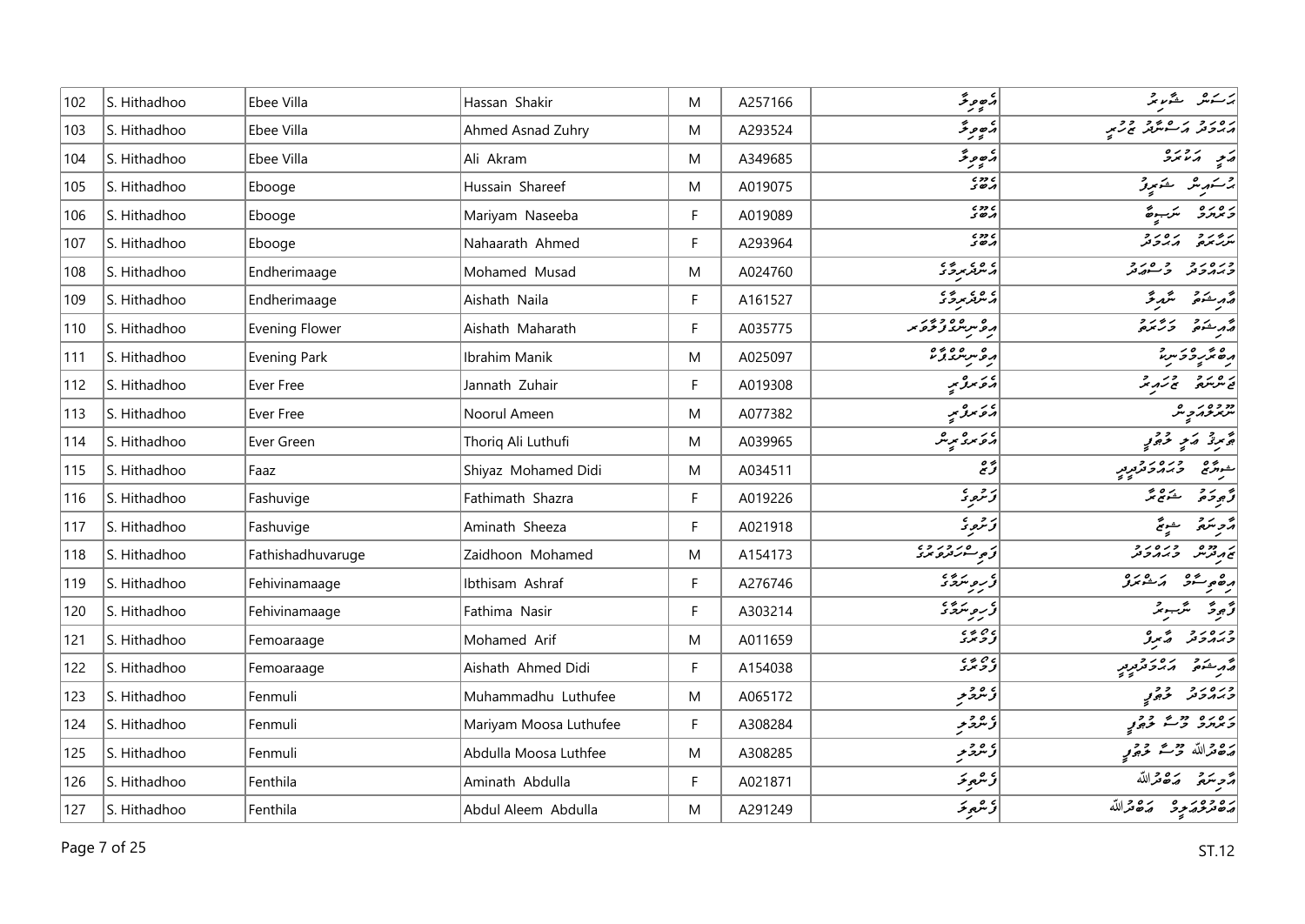| 128 | S. Hithadhoo | Fenthila     | Aishath Alima          | F           | A291258 | د مرموځه                                | و د شوځ د مرکز                            |
|-----|--------------|--------------|------------------------|-------------|---------|-----------------------------------------|-------------------------------------------|
| 129 | S. Hithadhoo | Fini Asseyri | Hawwa Abdulla Didi     | E           | A019234 | ار سرزه من<br>سرزه شور                  | بره و بره و اللّه مرمر                    |
| 130 | S. Hithadhoo | Fini Asseyri | Hassan Didi            | M           | A021418 | و سرند هم شمېر                          | ئەسەئىرى <i>س</i>                         |
| 131 | S. Hithadhoo | Fini Asseyri | Aminath Hassan Didi    | F.          | A021497 | ار سرزه من<br>په سرزه شوسه              | ە<br>مەر ئىنجە سىك ئىشرىي <sub>دى</sub> ر |
| 132 | S. Hithadhoo | Fini Asseyri | Mariyam Hassan Didi    | F.          | A021518 | و سرند د همینمبر                        | ره ره در کرد ورد د                        |
| 133 | S. Hithadhoo | Fini Asseyri | Fathimath Hassan Didi  | F           | A099579 | و پېرۍ د منځ پېر                        | ۇۋۇۋە ئەسەئىرىر                           |
| 134 | S. Hithadhoo | Fini Asseyri | Ahmed Hassan Didi      | M           | A308642 | و پېره د عقيمه                          | رەرو بەسەربىر                             |
| 135 | S. Hithadhoo | Fini Asseyri | Ahmed Afzal Waleed     | M           | A308643 | و سره د مشمېر                           | رەر دەر دەر ئەستى ئەر دەر                 |
| 136 | S. Hithadhoo | Fini Asseyri | Ibrahim Hassan Didi    | M           | A308644 | و بېرن <sub>د</sub> ە ش <sup>ې</sup> مر | رەنزىر ئەسەر                              |
| 137 | S. Hithadhoo | Finiunimaage | Mohamed Ahmed          | M           | A019629 | وسد سرچ                                 | כנסגב גםגב<br><i>בג</i> תכת הגבת          |
| 138 | S. Hithadhoo | Finiunimaage | Moosa Saalim           | M           | A253935 | و سرړ سرچ د                             | ژ شه شود د                                |
| 139 | S. Hithadhoo | Fithuroanuge | Mashkoor Husnee        | M           | A007458 | وه وه<br>د و مرس                        | ر ۶۶۶۵ قرص<br>تر شونو تر برگستر           |
| 140 | S. Hithadhoo | Fithuroanuge | Mahfooz Husnee         | M           | A018808 | وه وړه                                  | رەددە جەھىبر                              |
| 141 | S. Hithadhoo | Fithuroanuge | Masthoor Husnee        | M           | A035682 | ده و،<br>په پرسر <sub>ک</sub>           | ر ۶٫۵۰۰ برگرمبر                           |
| 142 | S. Hithadhoo | Fithuroanuge | Shadaab Mohamed Hassan | M           | A292092 | ا ده چې د ،<br>ابوموسر                  | په د دره در رکړو ک                        |
| 143 | S. Hithadhoo | Flash Light  | Mohamed Haneef         | M           | A055755 | ويحيد عربه ه<br>  و <del>ع</del> رب عرب | ورەرو ئەيدۇ                               |
| 144 | S. Hithadhoo | Flash Light  | Saleeth Haneef         | M           | A157929 | ە <i>يىن شەخەر</i> ھ                    | سەم ئەسىر                                 |
| 145 | S. Hithadhoo | Fonimaage    | Hassan Fahmy           | M           | A024476 | ترسرچ <sub>ی</sub>                      | يز کشش تورخي                              |
| 146 | S. Hithadhoo | Fonimaage    | Fahudh Fahmee          | M           | A100206 | بر<br>تر سرچ <sup>ی</sup>               | وروو ورو                                  |
| 147 | S. Hithadhoo | Fonimaage    | Faarih Fahmee          | M           | A291878 | بر<br>اقر سرچ <sub>ک</sub>              | وٌ بررُ وَرُمٍ                            |
| 148 | S. Hithadhoo | Fonimaage    | Falih Fahumee          | M           | A291883 | زمېردى                                  | وٌورُ وَرُدٍ                              |
| 149 | S. Hithadhoo | Fonimaage    | Faseeha Fahumy         | $\mathsf F$ | A362230 | بر سرچ <sub>ی</sub>                     | ۇجەنژ كەردە                               |
| 150 | S. Hithadhoo | Foolhumaage  | Mazhar Naeem           | M           | A077431 | دو و د د<br>  تو لمر تر ی               | وەر ئەسمەد                                |
| 151 | S. Hithadhoo | Fresco       | Ali Waheed             | M           | A038222 | ه ، په <i>ه</i> م                       | أتكمني المحامية                           |
| 152 | S. Hithadhoo | Fresco       | Mirah Mohamed Waheed   | M           | A327173 | ه ، په <i>۵</i> ۵                       |                                           |
| 153 | S. Hithadhoo | Fufoomaage   | Mariyam Fahmy          | F           | A128959 | و دو بر بر<br>تو تو څر ک                | د ۱۵ د و د و د                            |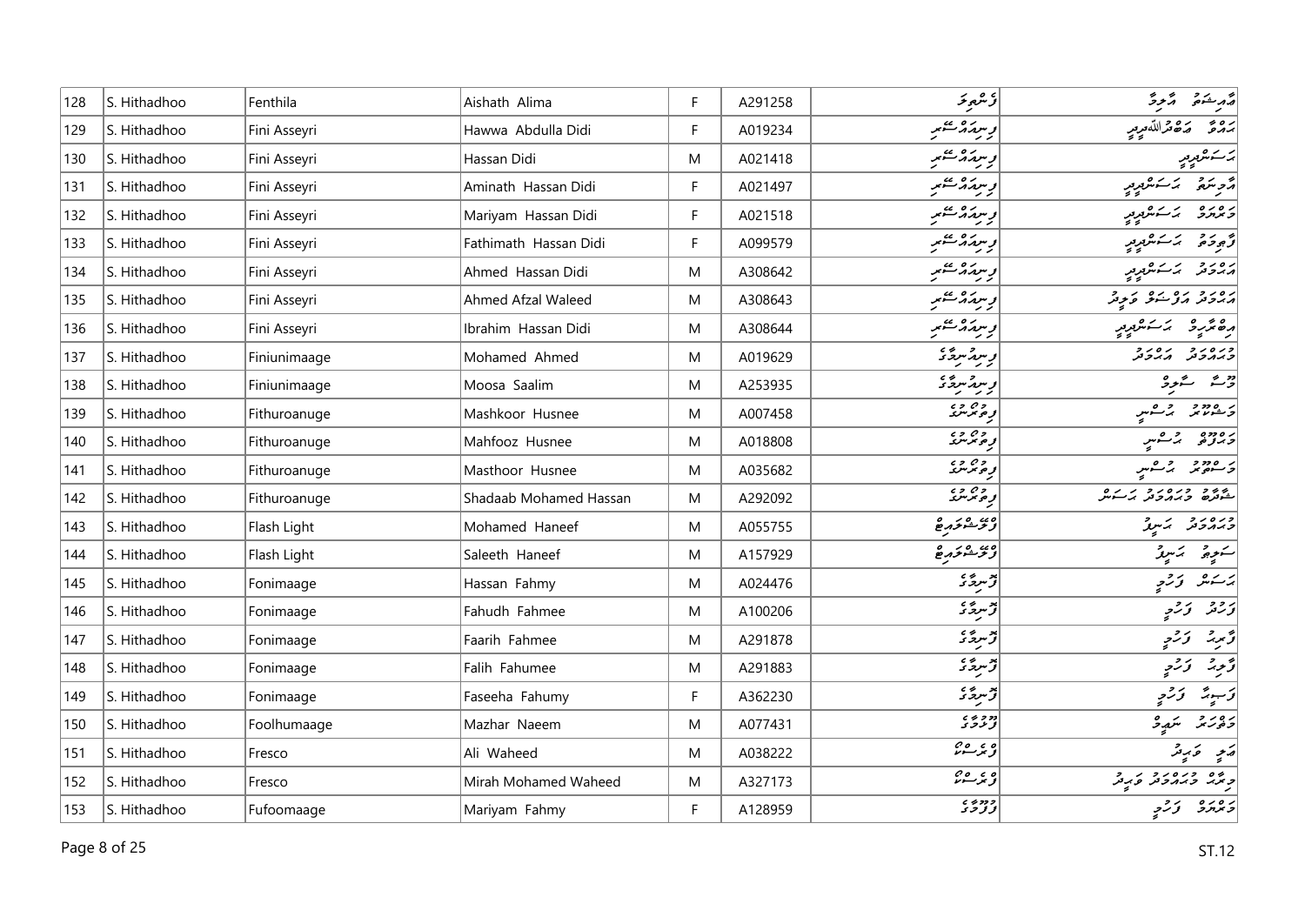| 154 | S. Hithadhoo | Gaduvaru         | Asif Hilmy           | M           | A018775 | ر و ر و<br>  د ٤ عرم                                        | ە ئەسىر تۈ<br>م<br>برقرح                                 |
|-----|--------------|------------------|----------------------|-------------|---------|-------------------------------------------------------------|----------------------------------------------------------|
| 155 | S. Hithadhoo | Gaduvaru         | Ahmed Hilmy          | M           | A018845 | ر ور و<br>ى غ خ <i>ى</i> تر                                 | ر ەر د<br>م <i>.ئ</i> رىر<br>برقرم                       |
| 156 | S. Hithadhoo | Gaduvaru         | Idhaam Hilmy         | M           | A063702 | ر ور و<br>ى غ خ <i>ى</i> تر                                 | ەر قرر 2<br>برقرمي                                       |
| 157 | S. Hithadhoo | Gaduvaru         | Fathimath Asna       | F           | A291833 | ر ور و<br>ى ع حر مر                                         | ىر شەيىتر<br>ء بر د<br>ترجو حو                           |
| 158 | S. Hithadhoo | Gaduvaru         | Mohamed Yamin        | M           | A291834 | ر و ر و<br>  ی ه حر مر                                      | כנסנכ תבית                                               |
| 159 | S. Hithadhoo | Gaduvaru         | Aishath Leesha Ahmed | F           | A291835 | ر ور و<br>ى ع حر مر                                         | أمر المستوفي ومشرح المراد و المستحدة                     |
| 160 | S. Hithadhoo | Gahaathareege    | Hussain Mohamed Didi | M           | A084281 | ر پر ر<br>ئ <sup>ح ر</sup> جو مړي                           | ج ڪمر شهر اور ورو ديوربر                                 |
| 161 | S. Hithadhoo | Gaskuri          | Mushthanfiz Musthafa | M           | A021768 | ائەتىقىم                                                    | و عام ده د ۱۵۶۵ و ۱۶                                     |
| 162 | S. Hithadhoo | Gass'a           | Abdulla Ahmed        | M           | A011580 | ر ەپچ                                                       | ەھىراللە<br>بر ہ بر د<br>م <i>ر</i> بر <del>د</del> تر   |
| 163 | S. Hithadhoo | Gass'a           | Naseema              | $\mathsf F$ | A018641 | ر ٥ پر<br>ي                                                 | ىئەسەدىچە<br>ئە                                          |
| 164 | S. Hithadhoo | Gass'a           | Shiyana Abdulla      | F           | A058449 | ىر ھۇ                                                       | حورش مكافرالله                                           |
| 165 | S. Hithadhoo | Gass'a           | Shiuna Abdulla       | F           | A293265 | ئە ھەيۋ                                                     | جورشر وكافرالله                                          |
| 166 | S. Hithadhoo | Gofi             | Fathimath Mamla      | $\mathsf F$ | A100254 | تخمخ                                                        | $500 - 299$                                              |
| 167 | S. Hithadhoo | Gold Leaf        | Ahmed Jaleel         | M           | A307870 | ە ە ە مەدە<br>  ئەمىرىمى ئور                                | برورد تخير                                               |
| 168 | S. Hithadhoo | Goshibageechaage | Mohamed Zagheem      | M           | A021609 | بو بره د پمې<br>د سره د پمې                                 | ورەرو پەر                                                |
| 169 | S. Hithadhoo | Goshibageechaage | Abdulla Hussain      | M           | A130512 | بو سرچ <sub>کمه</sub> کار دی.<br>د سرچ <sub>کمه</sub> کار ک | مەھىراللە مى خىرىش                                       |
| 170 | S. Hithadhoo | Guldhasthaage    | Qasim Ali Didi       | M           | A032520 | و ه بر _ه پر پر<br>بر موتور __ ده پر                        | ء<br>انگر سرگ انداز کارونور تعریف<br>مراجع انتخاب        |
| 171 | S. Hithadhoo | Habarumaage      | Zahida Mohamed       | $\mathsf F$ | A057950 | ر ر د » ،<br>ره برو د                                       | تح رقد ورود و                                            |
| 172 | S. Hithadhoo | Hadhuvareege     | Ahmed Niyaz          | M           | A010350 | ئەقرىر سىمىي ئە                                             | גפגל תוצם                                                |
| 173 | S. Hithadhoo | Hadhuvareege     | Aminath Naufa Niyaz  | F           | A276811 | ژوئر مړی                                                    | הכתב תרב תוב                                             |
| 174 | S. Hithadhoo | Haisinthumaage   | Abdulla Naseem       | M           | A033293 | ائەر سەھ دىيى<br>كەن سەھ دىي                                | رەقراللە سرىبود                                          |
| 175 | S. Hithadhoo | Haisinthumaage   | Ali Mufeed Hussain   | M           | A056865 | ر<br>برمړسو هغورۍ                                           | أرو و و ته بر شهر شر                                     |
| 176 | S. Hithadhoo | Haisinthumaage   | Ahmed Hussain        | M           | A079760 | ر<br>برمړ سوه <i>ده</i> د                                   | رەرو ئەسكەش                                              |
| 177 | S. Hithadhoo | Happy Garden     | Hawwa Didi           | F           | A019525 | ع په مخ <mark>کي ش</mark> ر                                 | ر <i>۵ م</i> گ <sup>ر</sup> ور<br>پرکرمگ <sup>ر</sup> پر |
| 178 | S. Hithadhoo | Happy Garden     | Niloofa Moosa Didi   | F.          | A021927 | ې په تون <del>ه</del> ته مر                                 |                                                          |
| 179 | S. Hithadhoo | Happy Garden     | Aminath Agleema      | F           | A022477 | <sub>ئە</sub> پەتچە ئەشر                                    | أأوبتهم التقويح                                          |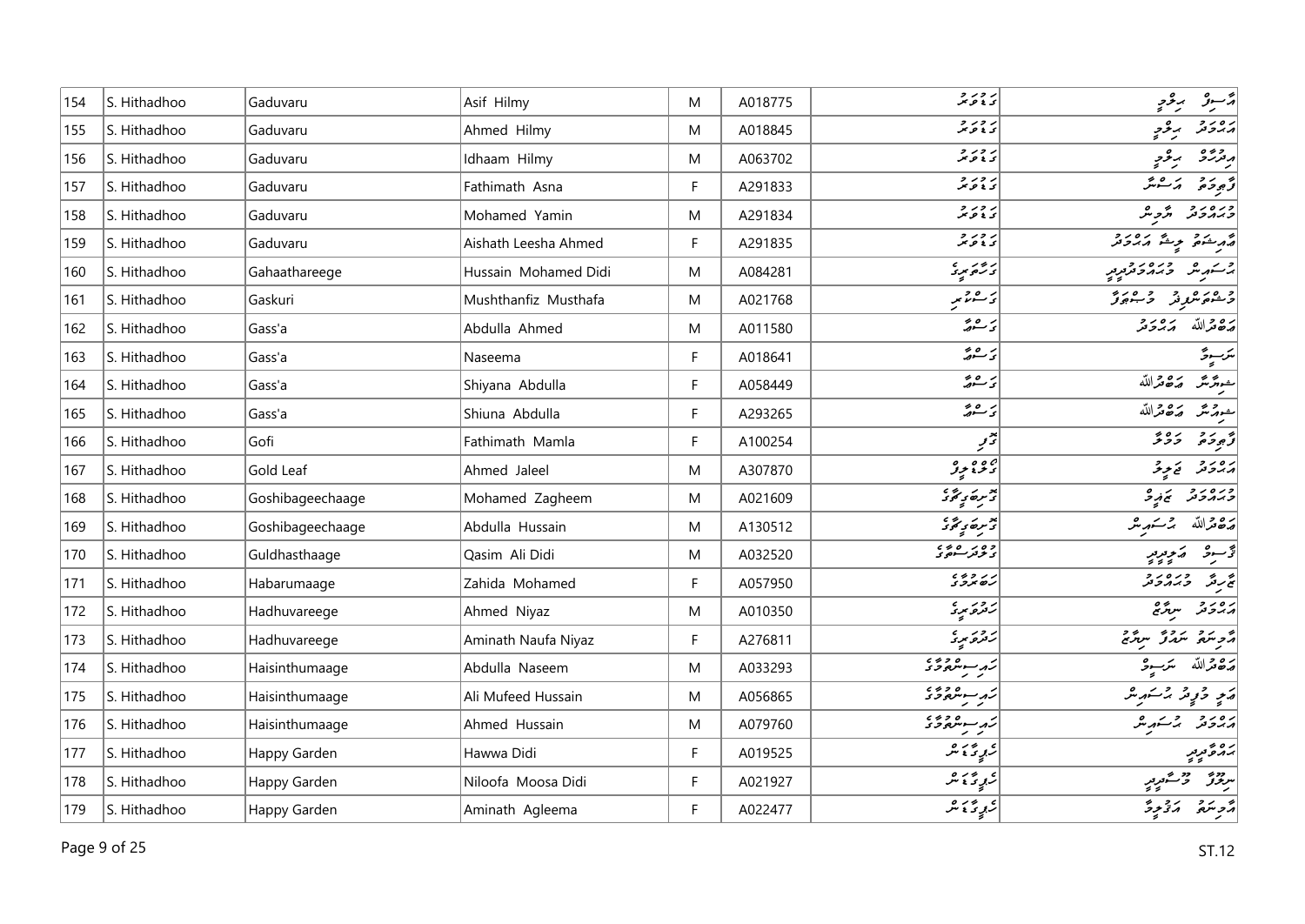| 180 | S. Hithadhoo | Happy Garden       | Mohamed Iyaz               | M           | A023673 | ئ <sub>ە</sub> پە ئەممىر<br>  ئەبۇ ئەممىر    | وره رو په ده                                 |
|-----|--------------|--------------------|----------------------------|-------------|---------|----------------------------------------------|----------------------------------------------|
| 181 | S. Hithadhoo | Happy Garden       | Ahmed Haleem               | M           | A071144 | <sup>ى</sup> بو ئەسىمىسىگە                   | أرور بروو                                    |
| 182 | S. Hithadhoo | Happy Garden       | Aishath Muna               | $\mathsf F$ | A291622 | ې په تون <del>ه</del> کې مثر                 | أمام يشموا التحامل                           |
| 183 | S. Hithadhoo | Happy Garden       | Neena Haleem               | F           | A291625 | <sup>ى</sup> بو ئەسى ئىگر                    | سرنگر - کالوگر                               |
| 184 | S. Hithadhoo | Harudhanaage Aage  | Mashooga Hussain           | F           | A292006 | ر ور بر د د<br>ربرتر شرو پر د                | تربيع بالمسكر                                |
| 185 | S. Hithadhoo | Hikadhigasdhoshuge | Hassan Latheef Moosa       | M           | A019670 | ار پر تور د حدوج<br>ابر پر تور سوفترسری      | ير پريش نوپړي وخله                           |
| 186 | S. Hithadhoo | Hikadhigasdhoshuge | Suneetha Fahumy            | F           | A067647 | ار تا دری صور دی<br>ایر تا دری سوفرمرد<br>ک  | لەيسىپتى ئۇرتىي                              |
| 187 | S. Hithadhoo | Hikadhigasdhoshuge | Mariyam Latheefa           | F           | A079131 | ر رکھ موتر ہے جو ح<br>مرکز کو سے فورسوی      | و ه ده و د و                                 |
| 188 | S. Hithadhoo | Hikadhigasdhoshuge | Riyaz Fahumy               | M           | A079590 | <br>  رئا درئا سود درج<br>  رئاس سود روح     | أبروش زرحي                                   |
| 189 | S. Hithadhoo | Hikadhigasdhoshuge | Ubadha Hassan Latheef      | M           | A291828 | <br> سرند وریه سفورسری<br> سر                | وەتر برےپر توپور                             |
| 190 | S. Hithadhoo | Hindhooramaage     | Hussain Rasheed            | M           | A018465 | ر ۵ ۶۶ ور پر د<br>بر سرفر <del>بر</del> بر ی | چرىسىم ئىر                                   |
| 191 | S. Hithadhoo | Hivvaru            | Aminath Shudhuhath Mohamed | F.          | A308913 | رە ئەر                                       | و دو ودرو وره دو.<br>مرح شي شودريني وبرمرونر |
| 192 | S. Hithadhoo | Hivvaru            | Shumaisullah Mohamed       | M           | A308917 | ره و بر                                      | فشور وسقالله وبرورو                          |
| 193 | S. Hithadhoo | Honey Villa        | Mohamed Nihaadh            | M           | A036609 | ئەس <sub>ب</sub> ورۇ                         | ورەر د سرگەر                                 |
| 194 | S. Hithadhoo | Honey Villa        | Ihsan Ahmed                | M           | A038962 | ئەبىرە ق <sup>ى</sup>                        | مرر مشر مره د و                              |
| 195 | S. Hithadhoo | Honey Villa        | Ibrahim Nishan Ahmed       | M           | A038963 | ر<br>سره د گر                                | ەھەر 2 سىشەھ مەددىر<br>رەمۇر 2 سىشەھ         |
| 196 | S. Hithadhoo | Honey Villa        | Aishath Nisa               | F.          | A038965 | رىبىرە ئە<br>ئەم                             | و ديد د سرت                                  |
| 197 | S. Hithadhoo | Honey Villa        | Fathimath Rishweena Ahmed  | F           | A077378 | ائەبىرە ئ <sup>ۇ</sup><br>ئىقلىقى            | ژًودَهُ برڪوپرَ رورڊ                         |
| 198 | S. Hithadhoo | Honey Villa        | Naail Nihaadh              | M           | A364730 | ر س <sub>رچر</sub> پژ                        | شرو سربرقر                                   |
| 199 | S. Hithadhoo | lce ge             | Qismath Saeed              | $\mathsf F$ | A292086 | وزمره بح                                     | تح سوحا به استعفر مقر                        |
| 200 | S. Hithadhoo | Irumatheege        | Hussain Abdulla            | M           | A021902 | ېر بر دې د<br>ر                              | جرسكمريثر الاقتحالله                         |
| 201 | S. Hithadhoo | Janavareemaage     | Khadeeja Ali               | F           | A064934 | ر<br>ئىسكە ئىرى <sup>سى</sup> ئ              | رَسِرِيَّ - رَسِيِ                           |
| 202 | S. Hithadhoo | Janavareemaage     | Ali Rasheed                | M           | A131643 | ر سر د سره د د کالی<br>مخالفه کالمح          | كالمحي المخرجون                              |
| 203 | S. Hithadhoo | Janavareemaage     | Abdulla Rasheed Zadi       | M           | A290800 | ىر ئىرى ئىرگ <sup>ى</sup> ي                  | رَ وَ قُرَاللّهِ مَرَ شَوْتَرَ مَحَ مَرِ     |
| 204 | S. Hithadhoo | Jareege            | Nuzuhath Ali               | F           | A019157 | ر<br>تع مور                                  | برور د مرکز                                  |
| 205 | S. Hithadhoo | Jareege            | Safoora Abdulla            | F           | A019438 | ر<br>تع مورگ                                 | بة وديج مركاة الله                           |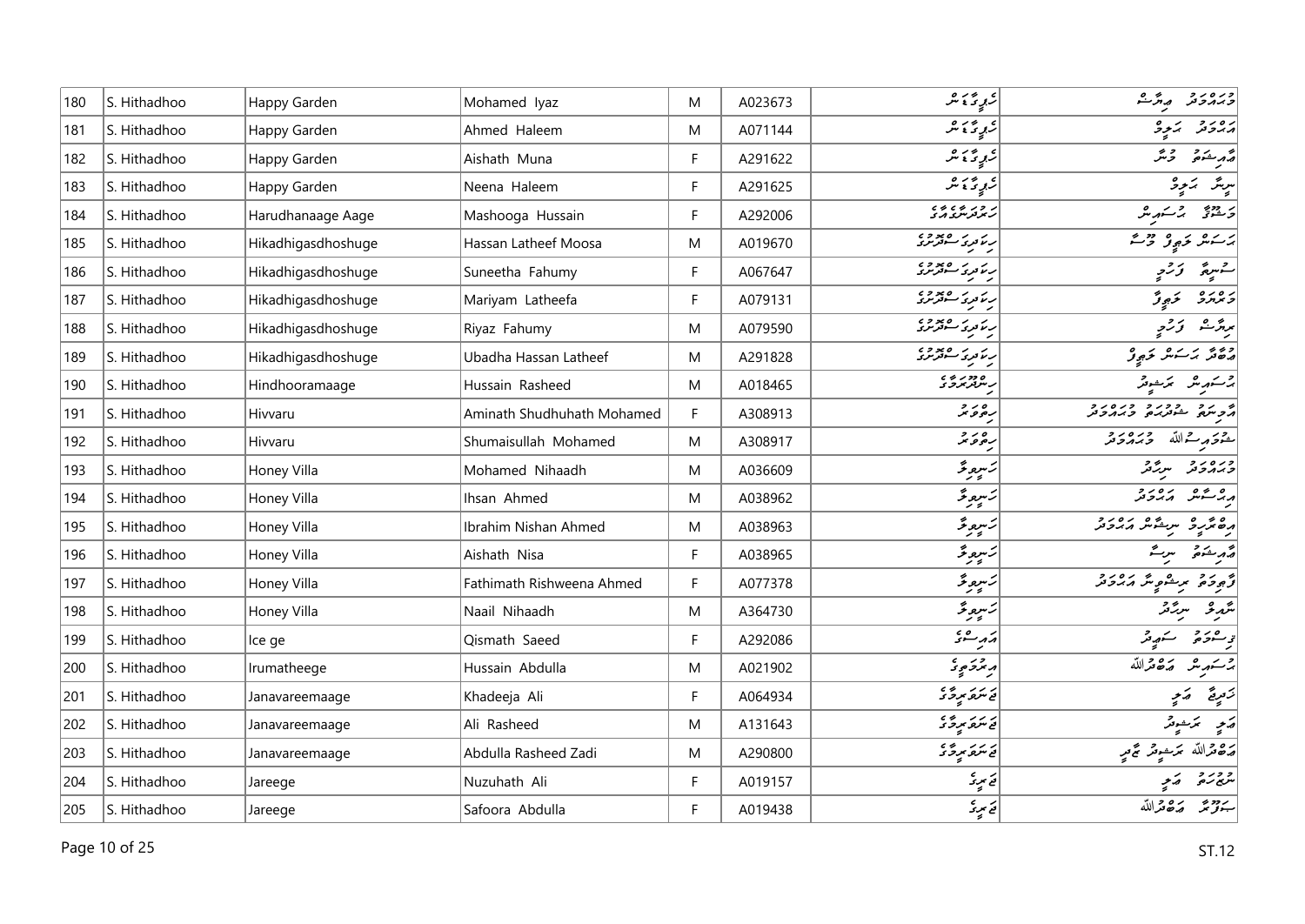| 206 | S. Hithadhoo | Jareege           | Raufa Ali                    | F           | A024710 | ر<br>تع مورگ                               | بر دی<br>برد تر<br>ەكىر                                                                                                                                                                                                          |
|-----|--------------|-------------------|------------------------------|-------------|---------|--------------------------------------------|----------------------------------------------------------------------------------------------------------------------------------------------------------------------------------------------------------------------------------|
| 207 | S. Hithadhoo | Jareege           | Ahmed Mausoom                | M           | A024711 | ر<br>قع مورگ                               | بر ه بر و<br>مرکز قر<br>ر د ده ه                                                                                                                                                                                                 |
| 208 | S. Hithadhoo | Kaafooruge        | Ahmed Shareef                | M           | A025872 | ه دد و ،<br>ما تو بو ،                     | رەرد شىرو                                                                                                                                                                                                                        |
| 209 | S. Hithadhoo | Kaafooruge        | Mohamed Ali Didi             | M           | A061537 | پر دو د ،<br>ما تو سر پر                   | و ر ه ر د<br><mark>ر بر د</mark> ر تر<br>ړ و درور<br>مړي <u>نه مخ</u>                                                                                                                                                            |
| 210 | S. Hithadhoo | Kalhuhuththumaage | Fathimath Ali                | F           | A076209 | ر و و ه و د »<br>ما ند د پر و ی            | وتجوحهم أيمني                                                                                                                                                                                                                    |
| 211 | S. Hithadhoo | Kausaru           | Lirar Mohamed                | M           | A022021 | ر ديگر د                                   | رو وره درو<br>سو <i>نرنز وبراد</i> ونر                                                                                                                                                                                           |
| 212 | S. Hithadhoo | Kausaru           | Ibrahim Najmy                | M           | A045642 | ر ديگر<br>ماړک سکونو                       | وەترىر ئىقى                                                                                                                                                                                                                      |
| 213 | S. Hithadhoo | Kekurige          | Fathimath Didi               | $\mathsf F$ | A018739 | ه و د ه<br>ما ما مور                       | ر<br>توجو <i>ح</i> کمورمبر                                                                                                                                                                                                       |
| 214 | S. Hithadhoo | Kekurige          | Mohamed Wafir                | M           | A018796 | ه د په د<br>ما ما مور                      | - دره د د<br>د <i>ب</i> رگر تر<br>ۇ پەر                                                                                                                                                                                          |
| 215 | S. Hithadhoo | Kekurige          | Hawwa Didi                   | F           | A064028 | ه د په<br>ما ما موړ                        | ر ٥ ۶ تو تو<br>بر <sub>۶</sub> گورتو                                                                                                                                                                                             |
| 216 | S. Hithadhoo | Kekurige          | Fathmath Nima                | F           | A160594 | ه د په د<br>ما ما مور                      | توپوځو<br>سرچ                                                                                                                                                                                                                    |
| 217 | S. Hithadhoo | Kelaumagige       | Ahmed Shaamil                | M           | A384347 | ، د د د د ،<br>موه تر د د                  | رەر ئىستور                                                                                                                                                                                                                       |
| 218 | S. Hithadhoo | Keulhuge          | Aishath Shehenaz             | F.          | A301502 | ړ د د ،<br>ما پر نړۍ                       | د در در در در در در در در برای برای برای برای در در در در در در در در در در دارای در دارای در دارای در دارای د<br>در دارای در دارای در دارای در دارای در دارای در دارای در دارای در دارای دارای دارای دارای دارای در دارای دارای |
| 219 | S. Hithadhoo | Koruvaluge        | Abdulla Majdhee Mohamed Didi | M           | A073013 | پر ور و ،<br>ما بود بو ت                   | أرە ئەللە كەقمى كەبركە ترىرىر                                                                                                                                                                                                    |
| 220 | S. Hithadhoo | Kudhiluboage      | Aminath Hamid                | F           | A025560 | و وه وه و<br>ما تورون و                    | أأروبتهم بمجموقه                                                                                                                                                                                                                 |
| 221 | S. Hithadhoo | Kudhiluboage      | Aishath Hamid                | F           | A053092 | د وړ  ،<br>را ترون د                       | و ديگر ديگر ديگر<br>ديگر شوند                                                                                                                                                                                                    |
| 222 | S. Hithadhoo | Kuhlhafilaage     | Fathimath Eamaan             | F           | A375610 | دەبر دې                                    | وَجوحَة رِحَمَّد                                                                                                                                                                                                                 |
| 223 | S. Hithadhoo | Kuriboashige      | Aishath Manikufaanu          | F           | A019520 | توره بره                                   | ۇر شەھ جەسرىدۇ تىر                                                                                                                                                                                                               |
| 224 | S. Hithadhoo | Kuriboashige      | Fathimath Sheznee            | F           | A021919 | لأبره برء                                  | ۔<br>ڪويج س <sub>و</sub><br>و څو څه د                                                                                                                                                                                            |
| 225 | S. Hithadhoo | Kuriboashige      | Naazneen Ibrahim Mahir       | F           | A100448 | و په هم په د                               | وە ئۇرۇ ۋرىز                                                                                                                                                                                                                     |
| 226 | S. Hithadhoo | Kuriboashige      | Fathimath Shimla             | $\mathsf F$ | A291443 | تأمره برد                                  | ۇ بوز م<br>ے وقو<br>ے                                                                                                                                                                                                            |
| 227 | S. Hithadhoo | Lobby             | Fathimath Sheeza             | F           | A161339 | تتریبح                                     | ۇ بوز <sub>ە</sub><br>سنسيخ                                                                                                                                                                                                      |
| 228 | S. Hithadhoo | Lux Leen          | Mohamed Nazeer               | M           | A036758 | <br>  ئۇن <sub>م</sub> ش <sub>ەم</sub> چەر | - دره ر د<br>د پر پر تر<br>سكفريمر                                                                                                                                                                                               |
| 229 | S. Hithadhoo | Maandhoo Villa    | Haseena Husnee               | F           | A032310 | ۇ ئەۋزە ئە                                 | ىز سونىگر م <u>ەرمىسى</u><br>سىر                                                                                                                                                                                                 |
| 230 | S. Hithadhoo | Magoomaage        | Aminath Haneefa              | F           | A076023 | ر دون تا<br>تر تار تار                     | أرمز<br>برسيدٌ                                                                                                                                                                                                                   |
| 231 | S. Hithadhoo | Magoomaage        | Zamath Hanyf                 | F           | A291876 | ر دون تا<br>تر تار تار                     | رەرد ئەر                                                                                                                                                                                                                         |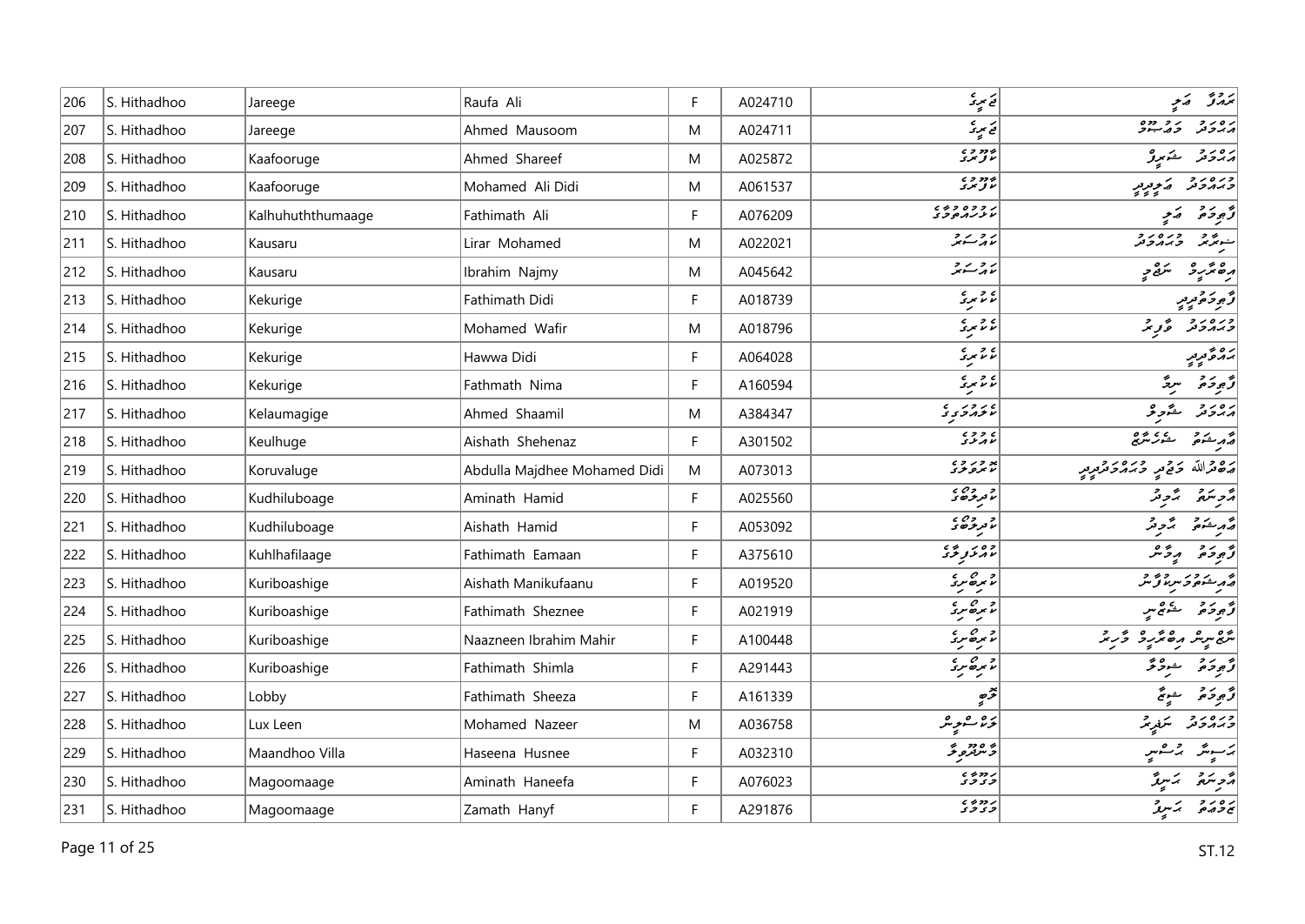| 232 | S. Hithadhoo | Maizaandhoshuge | Mohamed Saeed          | M           | A018809 | ر په ۱۶ په د د کا                              | ورەرو سەرقر                                 |
|-----|--------------|-----------------|------------------------|-------------|---------|------------------------------------------------|---------------------------------------------|
| 233 | S. Hithadhoo | Maizaandhoshuge | Aminath Saeed          | F           | A065313 | ر<br>تر در مخ سرفرسری                          | أثر حريره<br>ستهر قر                        |
| 234 | S. Hithadhoo | Malikuruvaage   | Mariyam Hamdha         | F           | A009975 | ر د د د و و و<br>د تر نا مره د                 | ر ه بر ه<br>تر بر بر ژ<br>برونژ             |
| 235 | S. Hithadhoo | Malikuruvaage   | Sara Ibrahim Didi      | F           | A044038 | ئەمەم چەمەتە<br>  ئەسرىيە ئىرى                 | ستمتز<br>ە مەگرىر 3 مەيد<br>بەھ ئىگرىر 3 ئە |
| 236 | S. Hithadhoo | Malikuruvaage   | Mohamed Iyaz Shakir    | M           | A071757 | پر ووده<br>  په پېړه تروی                      | ورەرو پەرگ ھەرىر                            |
| 237 | S. Hithadhoo | Malmalge        | Hassan Waheed          | M           | A069672 | ر ه ر ه ،<br><del>د و و و</del> د              | ىزىكەش كەرلىر                               |
| 238 | S. Hithadhoo | Manaage         | Hawwa Shareefa         | F           | A021953 | تر شری                                         | رەپچە سەيرۇ                                 |
| 239 | S. Hithadhoo | Manaage         | Zahira Ibrahim Didi    | F           | A048438 | ر پر ،<br><del>ر</del> سربر                    |                                             |
| 240 | S. Hithadhoo | Manaage         | Malasa Mohamed Ibrahim | F           | A361441 | ئە شرى<br>قەسىرى                               |                                             |
| 241 | S. Hithadhoo | Manadhooge      | Hafsa Ahmed            | F           | A026136 | ر روو ،<br>تر سربر <sub>ک</sub>                | بروث پرور د                                 |
| 242 | S. Hithadhoo | Manadhooge      | Hussain Zareer         | M           | A050069 | ر روو ،<br>تر سربر <sub>ک</sub>                | برسكريش كالمربر                             |
| 243 | S. Hithadhoo | Manzilge        | Shaana Hassan          | $\mathsf F$ | A310203 | ئەش <sub>ىر</sub> و،                           | شَرْشَ بْرَسْتَاشْ                          |
| 244 | S. Hithadhoo | Mavaalee        | Inayath Shareef        | F           | A308442 | ځ څخپ پې                                       | ە ئىرىمۇ ھەمبىرى                            |
| 245 | S. Hithadhoo | Meenaaz         | Eenas Naseer           | F           | A021707 | جریٹری                                         | ریگرے انگریٹرنگر                            |
| 246 | S. Hithadhoo | Miraaz          | Ali Shuaib Mohamed     | M           | A291605 | جرمگرم                                         | ג׳ ליגוד בגורד                              |
| 247 | S. Hithadhoo | Miuzikeege      | Hassan Shareef         | M           | A021608 | حەد تىم بورى<br>بر                             | ز کەش ھەمرىۋ                                |
| 248 | S. Hithadhoo | Miuzikeege      | Amjad Waheed           | M           | A075029 | حەر تەسىرى<br>س                                | أرور و مريد                                 |
| 249 | S. Hithadhoo | Moonlight Villa | Badoora Saeed          | F           | A007701 | وموجره وبحر                                    | ردوی سکھیے<br>صفر پر                        |
| 250 | S. Hithadhoo | Moonlight Villa | Adeela Saeed           | F           | A158877 | وممر فروغ وتخر                                 | كەنبەق سەمەتر                               |
| 251 | S. Hithadhoo | Mulammaage      | Mariyam Rasheeda       | F           | A019363 | ور ه پو ،<br>د <del>ز</del> بر <del>ر</del> د  | رەرە بەشەدگە                                |
| 252 | S. Hithadhoo | Mulammaage      | Shinaza Saeed          | F           | A019682 | و ره و »<br>د <del>و</del> د د د               | الموشَّعَ<br>سکوپەتر                        |
| 253 | S. Hithadhoo | Mulammaage      | Abdulla Ali            | M           | A156896 | و ره و »<br>د <del>و</del> د د د               | برة قرالله برَمٍ                            |
| 254 | S. Hithadhoo | Mulammaage      | Shifana Saeed          | $\mathsf F$ | A291288 | و ره و »<br><del>ر</del> نو پر تر <sub>ک</sub> | أحورٌ مَّرَ سَمَرٍ مِّرَ                    |
| 255 | S. Hithadhoo | <b>Naares</b>   | Ahmed Khalid           | M           | A064254 | پرې ه<br>مربر شر                               | برەر باز ئەر                                |
| 256 | S. Hithadhoo | Naares          | Abdulla Jazlaan        | M           | A302604 | متر پر ہ                                       | رەقراللە يەۋش                               |
| 257 | S. Hithadhoo | Nasruhsaba      | Mohamed Muazzam Adil   | M           | A309217 | ىر 250 مەنچ                                    | כנסני כנסנס שני                             |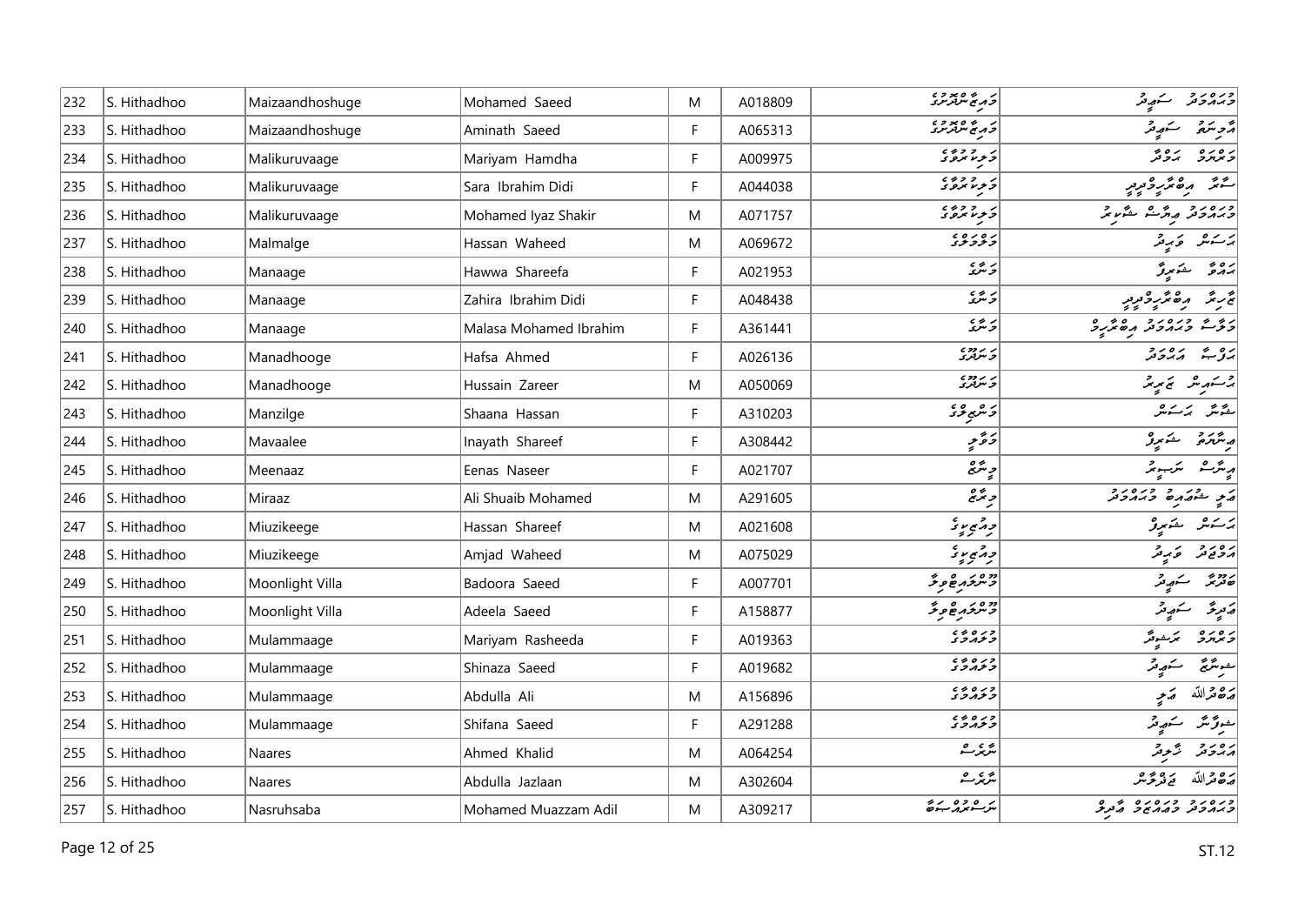| 258 | S. Hithadhoo | Nayaage       | Aishath Mohamed Didi    | F  | A304829 | ر و ،<br>س د د                                                                   |                                                                                                                |
|-----|--------------|---------------|-------------------------|----|---------|----------------------------------------------------------------------------------|----------------------------------------------------------------------------------------------------------------|
| 259 | S. Hithadhoo | Neela         | Aminath Zakee           | F  | A019535 | سریڅر                                                                            | أأترسم تمي                                                                                                     |
| 260 | S. Hithadhoo | Neela         | Aishath Aneela Zahir    | F. | A291862 | سربڑ                                                                             |                                                                                                                |
| 261 | S. Hithadhoo | Neela         | Fathimath Aneefa Zahir  | F  | A291863 | سربڅر                                                                            | توجوخو مستي تجربنه                                                                                             |
| 262 | S. Hithadhoo | Neela         | Mariyam Amaany Zahir    | F  | A291865 | سریڅر                                                                            | أدورو أرؤس لجرير                                                                                               |
| 263 | S. Hithadhoo | Neela         | Khadeeja Aimaan Zahir   | F  | A331293 | سربڑ                                                                             | كتعريق مكرومحمد لتجرير                                                                                         |
| 264 | S. Hithadhoo | Neelange      | Aminath Faarisath Anwar | F  | A291275 | سرىخەشرى                                                                         | أدوسم ومرسوم المتلقان                                                                                          |
| 265 | S. Hithadhoo | Neelge        | Azheen Habeeb           | F  | A290670 | سرچري                                                                            |                                                                                                                |
| 266 | S. Hithadhoo | Nicosia       | Hussain Shibaz          | M  | A021852 | مبرینا مس <i>ور</i>                                                              | $rac{1}{2}$                                                                                                    |
| 267 | S. Hithadhoo | Nicosia       | Mohamed Siraj           | M  | A022564 | سربنا سورمج                                                                      | وره رو سوټرنج                                                                                                  |
| 268 | S. Hithadhoo | Nivaidhoshuge | Maryam Moosa            | F  | A044717 | سرچە جە جە<br>سرچە سرچىرى                                                        | د ه ده دورم                                                                                                    |
| 269 | S. Hithadhoo | Niyaaz        | Aishath Sodig           | F  | A021607 | سرگرمج                                                                           | و ديده سورته<br>مرسوم سورته                                                                                    |
| 270 | S. Hithadhoo | Niyaaz        | Mariyam Abdulla Didi    | F  | A024057 | سرمزنج                                                                           | ره ره بره واللّه مومّد                                                                                         |
| 271 | S. Hithadhoo | Niyaaz        | Fathimath Sodiq         | F  | A032381 | سرپره<br>سرچ                                                                     | أو و ده سورته                                                                                                  |
| 272 | S. Hithadhoo | Niyaaz        | Ahmed Faisal            | M  | A041675 | سرپره<br>سر                                                                      | أرورو وكبانيو                                                                                                  |
| 273 | S. Hithadhoo | Niyaaz        | Mohamed Aslam           | M  | A058499 | سرپڑھ                                                                            | כנסנכ הפנס<br><i>כה</i> תכת הא                                                                                 |
| 274 | S. Hithadhoo | Orbitge       | Ibrahim Rafeeg Hussain  | M  | A022073 | $\begin{bmatrix} 0 & 0 \\ \mathcal{S} & \mathcal{B} & \mathcal{S} \end{bmatrix}$ | رە ئەر ئەن ئەر ئەسەر ش                                                                                         |
| 275 | S. Hithadhoo | Orbitge       | Ali Hussain             | M  | A071454 | ا مره و ،<br>انگرېبو د                                                           | ړې پر شمېر ش                                                                                                   |
| 276 | S. Hithadhoo | Orbitge       | Fathimath Shirufa       | F  | A238525 | $rac{c}{s}$ $rac{c}{s}$                                                          | ۇ بۇ ئەشرىرۇ                                                                                                   |
| 277 | S. Hithadhoo | Orchid Villa  | Mohamed Yafiu           | M  | A057157 | ەر بە ئوقر                                                                       | כגם גב ב                                                                                                       |
| 278 | S. Hithadhoo | Orchid Villa  | Ibrahim Razzan          | M  | A153456 | لأسوء وقر                                                                        | 10200 2020                                                                                                     |
| 279 | S. Hithadhoo | Orchid Villa  | Fathimath Mamna         | F  | A302913 | لأبرء وقر                                                                        | قهوزه دوند                                                                                                     |
| 280 | S. Hithadhoo | Orchidge      | Aishath Amany Hamza     | F. | A072274 |                                                                                  | و المستقر المركب المستحدة المحمدة المستحدة المحمدة المستخدمة المستخدمة المستخدمة المستخدمة المستخدمة المستخدمة |
| 281 | S. Hithadhoo | Orchidge Aage | Moosa Shaz              | M  | A291870 | ه د ، د ،<br>مرد د د د                                                           | رح شَوْر                                                                                                       |
| 282 | S. Hithadhoo | Oxygenge      | Hawwa Zahira            | F  | A152892 | 22 سوئے مثرند                                                                    | برە ئەرىتە                                                                                                     |
| 283 | S. Hithadhoo | Paris Holiday | Mohamed Rasheed         | M  | A045733 | ئۇ بىر سەنىز دىم<br>                                                             | ورەرو كەنبەتر                                                                                                  |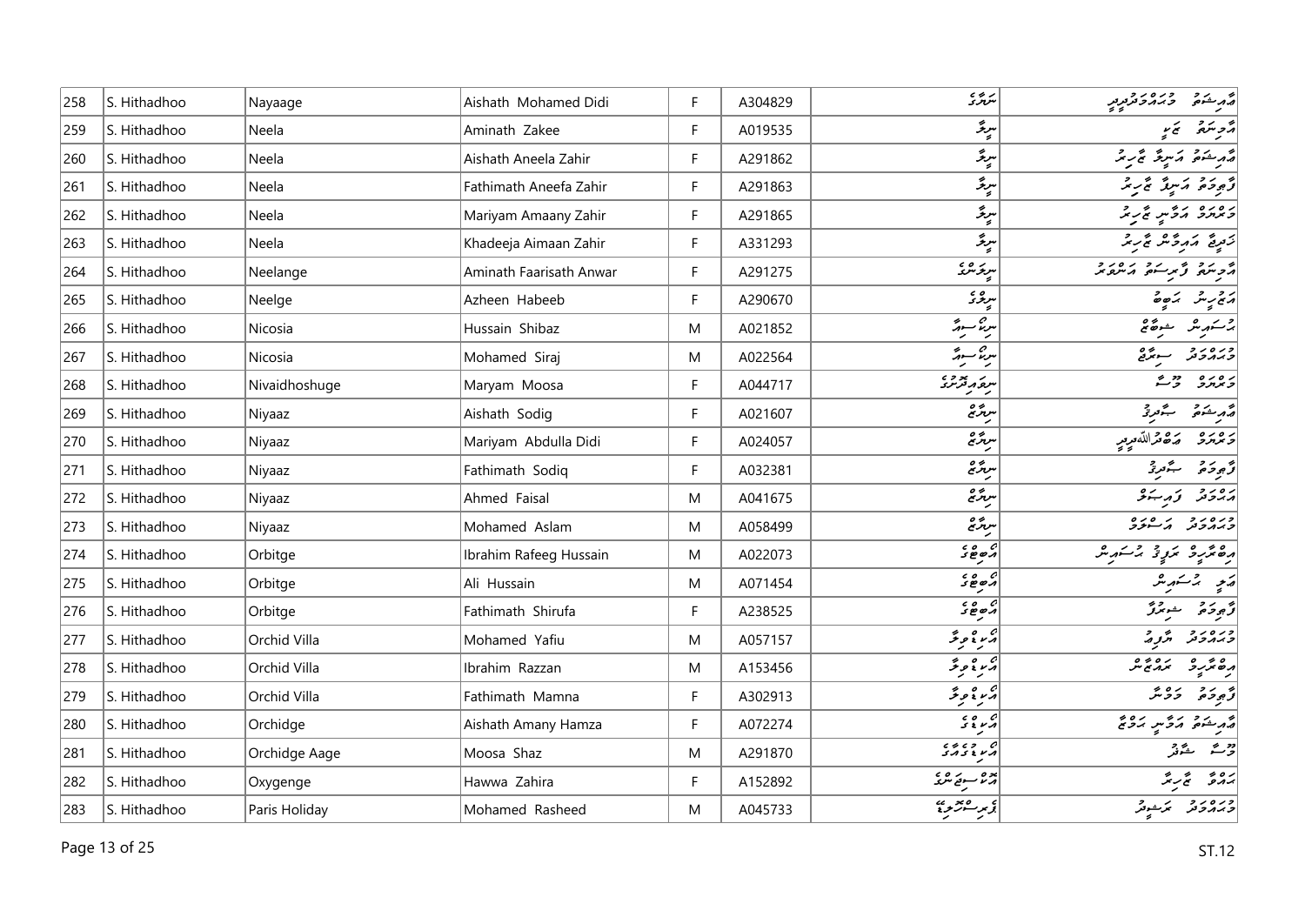| 284 | S. Hithadhoo | Paris Holiday     | <b>Ahmed Didi</b>      | M           | A063021 | ې پر ۱۳۵ مخ                             | پر د د ورور ور<br>  پر پر د تر ور       |
|-----|--------------|-------------------|------------------------|-------------|---------|-----------------------------------------|-----------------------------------------|
| 285 | S. Hithadhoo | Paris Holiday     | Ahmed Nasir            | M           | A293590 | إدبر عبرية                              | رەرد شهر                                |
| 286 | S. Hithadhoo | Penzeemaage       | Zahidha Ali Didi       | F           | A019128 | ې ش <sub>کىچ</sub> ئەكتى                | چ رنگ که ویربر<br>مخ                    |
| 287 | S. Hithadhoo | Penzeemaage       | Hassan Zubair          | M           | A083495 | ئۇنترىپو ئەتر                           | برسكس مح مريح                           |
| 288 | S. Hithadhoo | Penzeemaage       | Maryam Amaanath Habeeb | F           | A293310 | ۇ ئىرىپ <sub>و</sub> گرى<br>ئى          | נפנם נדנית גםם                          |
| 289 | S. Hithadhoo | Queen             | Khadheeja Mohamed Didi | F           | A302963 | ع مړينه<br>                             | زَمِرِيحٌ وَبَرْدُودَورِمِرِ            |
| 290 | S. Hithadhoo | Queen             | Aishath Mohamed Didi   | F.          | A302965 | ع مړينه<br>                             |                                         |
| 291 | S. Hithadhoo | Rahdhebaige       | Khadeeja Naseer        | F           | A018904 | ر و ۽ ر ۽<br>پرترپر <i>ھ</i> ر ء        | كَمَعِيقٌ - مَرْسِومُرٌ                 |
| 292 | S. Hithadhoo | Rahdhebaige       | Hawwa Naseer           | F           | A052480 | ر ه ه د ر ه<br> تر تر تر ه د د          | رەپ شەيدى                               |
| 293 | S. Hithadhoo | Rahdhebaige       | Abdulla Naseer         | M           | A053520 | ىر ە ي پەر ي<br>ئىرگىر <i>ى م</i> ېرى   | وكمحصح الله تترجع                       |
| 294 | S. Hithadhoo | Raiyfinifenmaage  | Ahmed Ishaaq           | M           | A021681 | بره و سره عدد به                        | رەرد مەر                                |
| 295 | S. Hithadhoo | Raiyfinifenmaage  | Mohamed Saeed          | M           | A124266 | ىرە <sub>ۋې</sub> سرىگە ئەم             | ورەرو سەرو                              |
| 296 | S. Hithadhoo | Raiyfinifenmaage  | Mohamed Abdulla Azeez  | M           | A157629 | ىرە <sub>ۋى</sub> سرۇ بىرد <sup>ى</sup> | وره رو رووالله مربي                     |
| 297 | S. Hithadhoo | Raiyfinifenmaage  | Nasrath Zaki           | $\mathsf F$ | A291803 | ىرە <sub>ۋې</sub> سرىگە ئەم             | تترجع تميم                              |
| 298 | S. Hithadhoo | Raiyfinifenmaage  | Ibrahim Ishaq          | M           | A291804 | ىرە <sub>ۋې</sub> سرىگە ئەم             | وهتر و وسنڌ                             |
| 299 | S. Hithadhoo | Rangiriteege      | Ali Mahir              | M           | A025400 | ئەشمە بىر چە ئە                         | ەي ۋرىژ                                 |
| 300 | S. Hithadhoo | Reedhoomaage      | Zareena Ibrahim Didi   | F.          | A078220 | ود د د<br>مړندگر د                      | ر<br>پرېگر مۇمگرىۋىرىيە                 |
| 301 | S. Hithadhoo | Reedhoomaage      | Razeena Ibrahim Didi   | $\mathsf F$ | A137986 | د ده د د<br>مونترنژ د                   | برې شه ره ټرېږ درېږ                     |
| 302 | S. Hithadhoo | Reedhoomaage      | Ahmed Azleen           | M           | A140780 | د ده د د<br>مونترنژ د                   | بر 2 پر د<br>مربر تر تر<br>ە ئەغ چە ئىر |
| 303 | S. Hithadhoo | Reedhoomaage      | Noorullah Hameed       | M           | A367506 | دده و<br>موترو د                        | مربرالله<br>برَدٍ قر                    |
| 304 | S. Hithadhoo | Reef Side         | Reena Ibrahim          | $\mathsf F$ | A019426 | ىبە ئۇ سىھرى                            | بریٹر برھ تربر د                        |
| 305 | S. Hithadhoo | Reef Side         | Rishfa Ibrahim         | $\mathsf F$ | A019580 | ىبە ئۇ سىمبر ؟                          | دەندېرد<br>ىرىشۇ ئە                     |
| 306 | S. Hithadhoo | <b>Reef Side</b>  | Reenaz Faiz            | F           | A021912 | ىيە ئۇ سىھرى                            | ېږېشى<br>تر مر مح                       |
| 307 | S. Hithadhoo | Reef Side         | Fathimath Ibrahim      | F           | A021947 | ىيە ئۇ سىمبر ؟                          | ەرھەترىر <sup>ى</sup><br>وٌمورَمْ       |
| 308 | S. Hithadhoo | Reef Side         | Rifgath Ibrahim        | F.          | A099605 | ىر ۋىسەر ؟                              | ەرھ <i>مۇر</i> ۋ<br>ىر 3 مەر<br>موقى تى |
| 309 | S. Hithadhoo | Reethigasdhoshuge | Saajidha Majdhee       | F           | A100458 | مره و صدو و و<br>مره و سنترمرد          | سگھونگر کرکھ کر                         |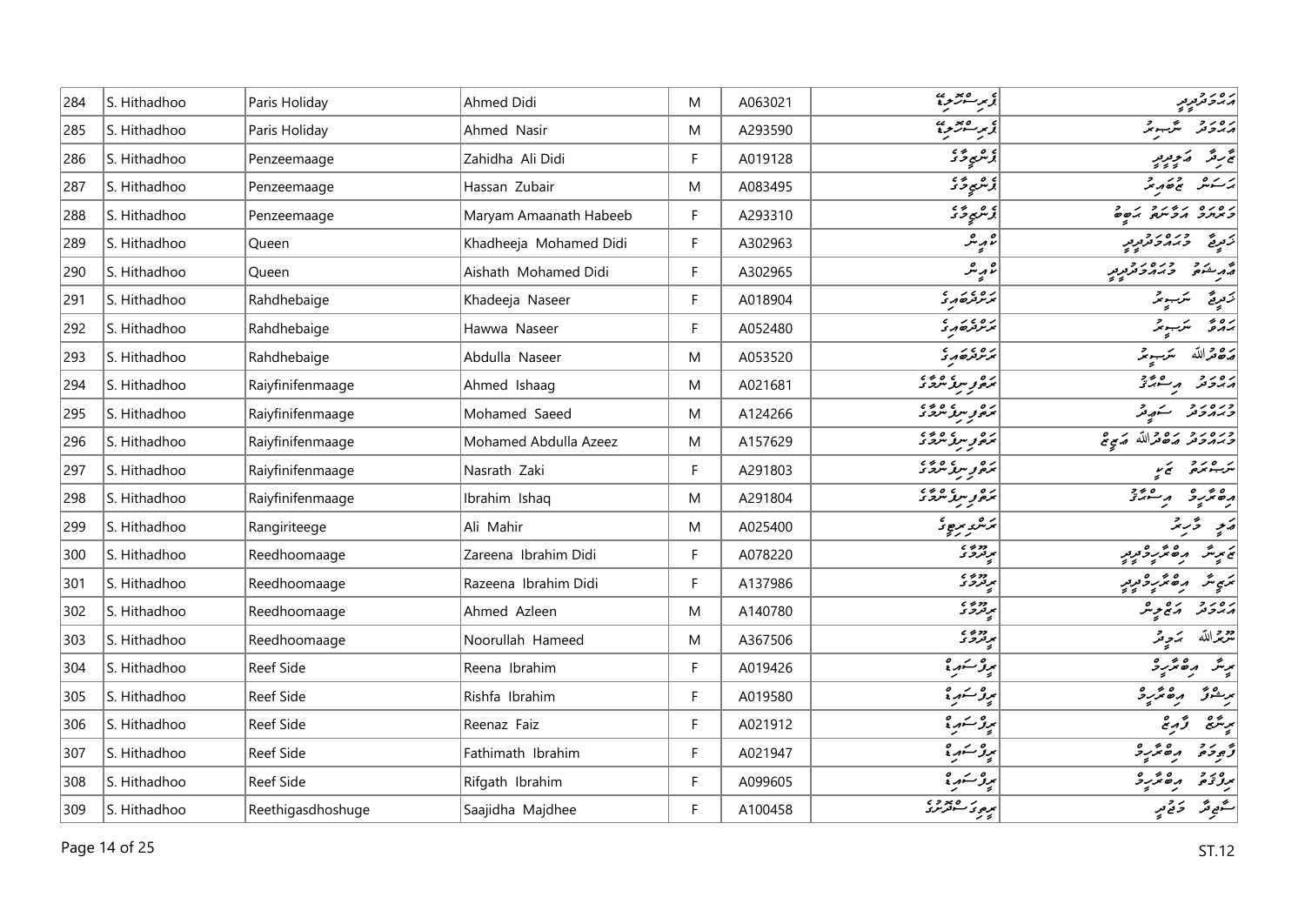| 310   | S. Hithadhoo | Roashaneege         | Aminath Habeeb          | F  | A019544 | ترىشەسرىگە                          | وتحريثهم<br>$\overset{\scriptscriptstyle\mathsf{--}}{\scriptscriptstyle\mathsf{--}}\!\hspace{-0.5pt}\mathsf{--}}\,$                                                                                                              |
|-------|--------------|---------------------|-------------------------|----|---------|-------------------------------------|----------------------------------------------------------------------------------------------------------------------------------------------------------------------------------------------------------------------------------|
| $311$ | S. Hithadhoo | Roashaneege         | Hassan Zahir            | M  | A104072 | جرشه مبرمج                          | برسەيىتە<br>پھ ريگر<br>س                                                                                                                                                                                                         |
| 312   | S. Hithadhoo | Ruhvaluge           | Aishath Amsooda         | F  | A018532 | و ه ر و ،<br>بوړ تو نو ی            | ىر 2 مىزدە<br>پە<br>تەربىسىسى                                                                                                                                                                                                    |
|       |              |                     |                         |    |         | و ہ ر و ۽<br>موهر حر پ              | بر سەمەر بىر                                                                                                                                                                                                                     |
| 313   | S. Hithadhoo | Ruhvaluge           | Aseela Hussain          | F. | A166592 |                                     | ىز سەبىر<br>ئە                                                                                                                                                                                                                   |
| 314   | S. Hithadhoo | Ruhvaluge           | Ajfaan Hussain          | M  | A166594 | و ه ر و ،<br>مور څونو ت             | ر د و ه<br>م نع تو شر<br>بر سە <sub>م</sub> رىش                                                                                                                                                                                  |
| 315   | S. Hithadhoo | Sabdhelige          | Abdulla Zahir           | M  | A026667 | ره ی د ی                            | برە تراللە<br>پچ ريخه<br>پخ                                                                                                                                                                                                      |
| 316   | S. Hithadhoo | Sabdhelige          | Fathimath Mizna         | F  | A090087 | رە ئەربى                            | ژُودَهُ دِځتُر                                                                                                                                                                                                                   |
| 317   | S. Hithadhoo | Sagaru              | Hussain Shiyam          | M  | A291765 | ىدىمە                               | جر سکھر مگر مشور شور پر جنگر شرکت کر دیگر دیگر دیگر دیگر دیگر دیگر دیکھی ایک کار دیکھی کے مگر دیکھی کے باہی کا<br>مگر ایک کارکردہ کارکردہ کارکردہ کرنے کے باہر سرکردہ کر ایک کارکردہ کے باہر مگر ایک کارکردہ کے باہر مگر دیکھی ک |
| 318   | S. Hithadhoo | Samaa               | Ibrahim Ashraf          | M  | A058680 | سەنى                                | ە ھەترىر <sup>ە</sup><br>ېر شه تنرو                                                                                                                                                                                              |
| 319   | S. Hithadhoo | Sam-u               | Aishath Suzaina Ibrahim | F  | A293958 | سەدە                                | ە ئەھقىم ئىستىم بىر ئەستەر بەر                                                                                                                                                                                                   |
| 320   | S. Hithadhoo | Sanaamakuge         | Ali Ibrahim             | M  | A086261 | ر پر د ،<br>سرگرم <sub>ک</sub>      | ړې د هغه د                                                                                                                                                                                                                       |
| 321   | S. Hithadhoo | Sanaamakuge         | Hawwa Najwa             | F  | A291684 | ر په په د ه<br>سر شر تر لو د        | رە پە<br>بەد بۇ<br>ىر ە بۇ<br>سرى خ                                                                                                                                                                                              |
| 322   | S. Hithadhoo | Sanaamakuge         | Aishath Nashwa          | F  | A291685 | ر پر دی<br>سه متر <del>د</del> بر د | ۇ مەشىرە<br>مەم<br>سرشوگر                                                                                                                                                                                                        |
| 323   | S. Hithadhoo | Sea Weed            | Aminath Adeeb           | F  | A026554 | سوم و ؟<br>پرو                      | הכיתה הנקים                                                                                                                                                                                                                      |
| 324   | S. Hithadhoo | Seedeezge           | Safwan Husnee           | M  | A022584 | ر و ه د ه<br>پر و ه د ک             | بەرەپ بۇ يەسىر                                                                                                                                                                                                                   |
| 325   | S. Hithadhoo | Seedeezge           | Naila Husnee            | F  | A024367 | ر و ه ه<br>تو پوځ د                 | شرق ياتسب <mark>ر</mark><br>شرق ياتسبر<br>شهوق ياتسبر                                                                                                                                                                            |
| 326   | S. Hithadhoo | Seedeezge           | Natheela Husni          | F  | A080281 | $rac{1}{56}$                        |                                                                                                                                                                                                                                  |
| 327   | S. Hithadhoo | Seedeezge           | Rilwan Husnee           | M  | A120446 | $rac{c}{s}$                         | ىرىشۇش بۇيشىر                                                                                                                                                                                                                    |
| 328   | S. Hithadhoo | Seedeezge           | Hassaan Husnee          | M  | A122015 | سو و ځو ځو<br>تونو ځونو             | رە ئەمىر<br>بەر شەمىر                                                                                                                                                                                                            |
| 329   | S. Hithadhoo | Seedeezge           | Saruvaan Hussain Husnee | M  | A144403 | ر و و ځ<br>په نومۍ                  | ر و د ه ر م که کرد.<br>فرمرغ مر                                                                                                                                                                                                  |
| 330   | S. Hithadhoo | Sentraal            | Aishath Hassan          | F  | A156338 | <u>، وه و و</u>                     | ۇرمۇق ئەسكىر                                                                                                                                                                                                                     |
| 331   | S. Hithadhoo | Snow Ball           | Ali Shareef             | M  | A047904 | <u>ه چې چې د</u>                    | أرشم المستشرير                                                                                                                                                                                                                   |
| 332   | S. Hithadhoo | Snow Ball           | Ibrahim Shakir          | M  | A054358 | <u>ه چې چې د</u>                    | ە ھېڭرىرى<br>برھېڭرىرى<br>شەر بىر                                                                                                                                                                                                |
| 333   | S. Hithadhoo | Snow House          | Mohamed Shahid          | M  | A001640 | <u>ه جې د بر ه</u>                  | ورەرو ئەر                                                                                                                                                                                                                        |
| 334   | S. Hithadhoo | <b>Snow House</b>   | Ahmed Fayaz             | M  | A020982 | <u>ه ۶</u> ۷۵ و م                   | رەرد زېژگ                                                                                                                                                                                                                        |
| 335   | S. Hithadhoo | <b>Sunny Corner</b> | Hussain Mubashir        | M  | A000962 | لىئەمدىنىگىر                        | بركتهر مركز وكالشومر                                                                                                                                                                                                             |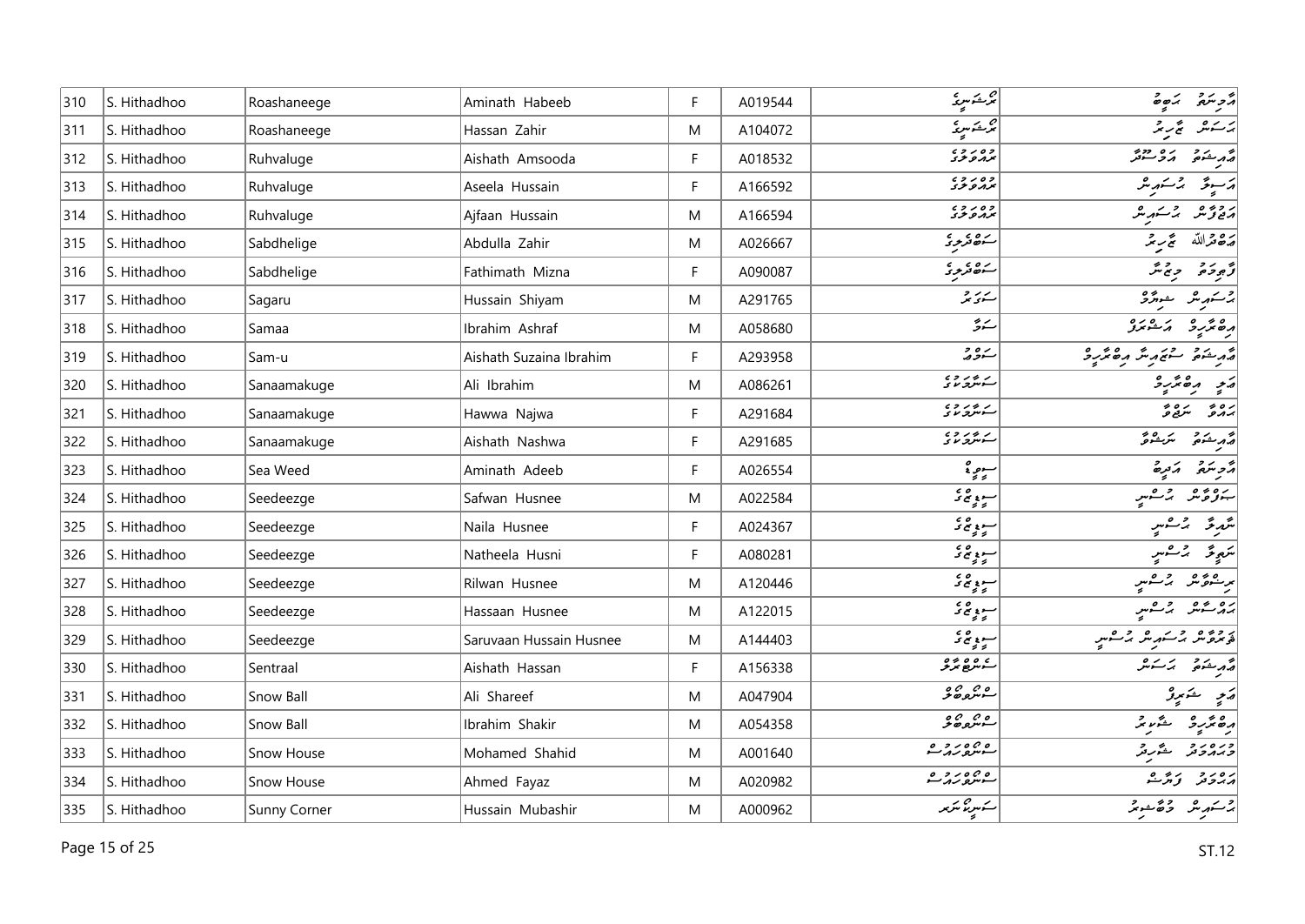| 336 | S. Hithadhoo | <b>Sunny Corner</b> | Shiyama Ahmed            | F  | A067930 | سەسرىئا مىزىر                            | شەدگر گر<br>برورو                                                                                                                                                                                                                                                                                                                                                                                                                                                                                                                                                                                                                                               |
|-----|--------------|---------------------|--------------------------|----|---------|------------------------------------------|-----------------------------------------------------------------------------------------------------------------------------------------------------------------------------------------------------------------------------------------------------------------------------------------------------------------------------------------------------------------------------------------------------------------------------------------------------------------------------------------------------------------------------------------------------------------------------------------------------------------------------------------------------------------|
| 337 | S. Hithadhoo | Sunny Corner        | Mushaffau Habeeb         | M  | A293551 | سە يېرىنا ئىترىپر                        | و دره د د<br>$\overset{\scriptscriptstyle\mathsf{--}}{\scriptscriptstyle\mathsf{--}}\!\!\!\!\!\circ\;\stackrel{\scriptscriptstyle\mathsf{--}}{\scriptscriptstyle\mathsf{--}}\!\!\!\!\!\circ\;\stackrel{\scriptscriptstyle\mathsf{--}}{\scriptscriptstyle\mathsf{--}}\!\!\!\!\!\circ\;\stackrel{\scriptscriptstyle\mathsf{--}}{\scriptscriptstyle\mathsf{--}}\!\!\!\!\!\circ\;\stackrel{\scriptscriptstyle\mathsf{--}}{\scriptscriptstyle\mathsf{--}}\!\!\!\!\!\circ\;\stackrel{\scriptscriptstyle\mathsf{--}}{\scriptscriptstyle\mathsf{--}}\!\!\!\!\!\circ\;\stackrel{\scriptscriptstyle\mathsf{--}}{\scriptscriptstyle\mathsf{--}}\!\!\!\!\!\circ\;\stackrel$ |
| 338 | S. Hithadhoo | <b>Sunny Corner</b> | Millath Habeeb           | F. | A293552 | سەسرىئا مىزىر                            | $5001$ $700$                                                                                                                                                                                                                                                                                                                                                                                                                                                                                                                                                                                                                                                    |
| 339 | S. Hithadhoo | Sunny Corner        | Musab Habeeb             | M  | A293553 | سەسرىئا مىزىر                            | ومشهرة<br>$\overset{\scriptscriptstyle\mathsf{--}}{\scriptscriptstyle\mathsf{--}}\hspace{-0.5pt}\mathsf{--}}$                                                                                                                                                                                                                                                                                                                                                                                                                                                                                                                                                   |
| 340 | S. Hithadhoo | Sunny Corner        | Shaal Gulshaad           | F  | A293555 | <br> سەمبەر ئەتىرىد                      | ىش <sup>ى</sup> ر دەپتەر                                                                                                                                                                                                                                                                                                                                                                                                                                                                                                                                                                                                                                        |
| 341 | S. Hithadhoo | Sunny Corner        | Aishath Shaiha Habeeb    | F  | A316882 | ا سەمبەر<br>—                            | مەر شىم شىرىر كەھ                                                                                                                                                                                                                                                                                                                                                                                                                                                                                                                                                                                                                                               |
| 342 | S. Hithadhoo | Sunny Corner        | Mahulu Habeeb            | M  | A371999 | سەسرىئا مىزىر                            | $rac{2}{2}$                                                                                                                                                                                                                                                                                                                                                                                                                                                                                                                                                                                                                                                     |
| 343 | S. Hithadhoo | Sunset Villa        | Aishath Haany            | F  | A019523 | سەنى <i>ر ش</i> ەھ بو ئۇ                 | ە ئەرىشىتى ئەسىر                                                                                                                                                                                                                                                                                                                                                                                                                                                                                                                                                                                                                                                |
| 344 | S. Hithadhoo | Sunset Villa        | Mohamed Imad             | M  | A057361 | رەم ئەھ <sub>م</sub> ۇ                   | و ر ه ر د<br>تر پر ژ تر<br>ەرگەتر                                                                                                                                                                                                                                                                                                                                                                                                                                                                                                                                                                                                                               |
| 345 | S. Hithadhoo | Sunset Villa        | Heena Waleed             | F  | A078859 | سەنى <i>ر شى</i> ھ م <sub>و</sub> ئۇ     | ريثر - وَمِعْ بِرْ                                                                                                                                                                                                                                                                                                                                                                                                                                                                                                                                                                                                                                              |
| 346 | S. Hithadhoo | Sunset Villa        | Mariyam Himmath Hassan   | F. | A159920 | ر مەر مىق <mark> ب</mark> و ئۇ           | גפגם הפגב ג'יילייל                                                                                                                                                                                                                                                                                                                                                                                                                                                                                                                                                                                                                                              |
| 347 | S. Hithadhoo | Sunset Villa        | Khadheeja Amanath Waleed | F. | A161531 | سەمىر سى <i>مىھى بى</i>                  | تَرْمِيعٌ " دَرَّسْهُ أَوَمِيْتُ                                                                                                                                                                                                                                                                                                                                                                                                                                                                                                                                                                                                                                |
| 348 | S. Hithadhoo | Sunset Villa        | Miska Abdul Samad        | F  | A291866 | سەمىر <i>شىغ <sub>ئ</sub>و</i> ئۇ        | ر ٥ ٥ ٥ ٥ ر ر و<br>پرڪ تو پر سينو تو<br>وسثرثه                                                                                                                                                                                                                                                                                                                                                                                                                                                                                                                                                                                                                  |
| 349 | S. Hithadhoo | Teytan Park         | Aminath Nuzuha           | F  | A020961 | ،، > ۵ ويو ه<br>ح ح سرتو ر               | ومحر يترة فللمسترج                                                                                                                                                                                                                                                                                                                                                                                                                                                                                                                                                                                                                                              |
| 350 | S. Hithadhoo | <b>Teytan Park</b>  | Jameela Hussain          | F  | A021054 | ،، > ۵ ويو ه<br>ح ح سرتو ر               | نے پانچھ سے جس شر                                                                                                                                                                                                                                                                                                                                                                                                                                                                                                                                                                                                                                               |
| 351 | S. Hithadhoo | Teytan Park         | Fathmath Hanan Ibrahim   | F  | A323777 | <br>  ج ج سرتو ر                         | و څوخه د سرسر مه سربره                                                                                                                                                                                                                                                                                                                                                                                                                                                                                                                                                                                                                                          |
| 352 | S. Hithadhoo | Thibroazge          | Aminath Latheefa         | F. | A018765 | $rac{1}{555500}$                         | أأدبتكم فبوثر                                                                                                                                                                                                                                                                                                                                                                                                                                                                                                                                                                                                                                                   |
| 353 | S. Hithadhoo | Thibroazge          | Aishath Mohamed          | F  | A036384 | 5000                                     | و رە ر د<br><i>د بە</i> گەر<br>ر<br>در ۲ سنگور                                                                                                                                                                                                                                                                                                                                                                                                                                                                                                                                                                                                                  |
| 354 | S. Hithadhoo | Thibroazge          | Nuzuha Hussain           | F. | A123737 | ه ۵ ۵ ۵ م<br>موه ترې د                   | و و و.<br>سرچ بر<br>برسەمەر                                                                                                                                                                                                                                                                                                                                                                                                                                                                                                                                                                                                                                     |
| 355 | S. Hithadhoo | Thoothugasdhoshuge  | Shaheem Najeeb           | M  | A054193 | دد و بر ان میر و د<br>محامی کا مسافر مور | ے پر و<br>مع<br>سكيجوة                                                                                                                                                                                                                                                                                                                                                                                                                                                                                                                                                                                                                                          |
| 356 | S. Hithadhoo | Thoothugasdhoshuge  | Hawwa Didi               | F  | A119751 |                                          | <br>  پر پر تو تو تو<br>  پر پر تو                                                                                                                                                                                                                                                                                                                                                                                                                                                                                                                                                                                                                              |
| 357 | S. Hithadhoo | Thoothugasdhoshuge  | Shiham Najeeb            | M  | A143994 | دد د بر ه پر د پ<br>حومو که سوفر مرک     | $\overline{\mathcal{Z}^{\mathcal{E}_{\mathbf{a}}^{\mathcal{E}_{\mathbf{a}}}}_{\mathcal{L}_{\mathbf{a}}^{\mathcal{E}_{\mathbf{a}}}}}$<br>سكورة                                                                                                                                                                                                                                                                                                                                                                                                                                                                                                                   |
| 358 | S. Hithadhoo | Uduvilla ge         | Aishath Muneer           | F  | A020077 | د د و د د کا                             | ۇ مەشقۇم<br>مەر<br>د سرپر<br>پ                                                                                                                                                                                                                                                                                                                                                                                                                                                                                                                                                                                                                                  |
| 359 | S. Hithadhoo | Uduvilla ge         | Aishath Elziya           | F  | A078933 | د د پر ،<br>موځو                         | ې ه<br>مرمونې پر<br>پ <sup>و</sup> پر شوې                                                                                                                                                                                                                                                                                                                                                                                                                                                                                                                                                                                                                       |
| 360 | S. Hithadhoo | Uduvilla ge         | Abdulla Niham            | M  | A132678 | د د پر پر<br>پروتونون                    | برە قراللە<br>سرژو                                                                                                                                                                                                                                                                                                                                                                                                                                                                                                                                                                                                                                              |
| 361 | S. Hithadhoo | Ujaalaa             | Zulaikha                 | F  | A019359 | پر پچ تخه                                | ترخرور                                                                                                                                                                                                                                                                                                                                                                                                                                                                                                                                                                                                                                                          |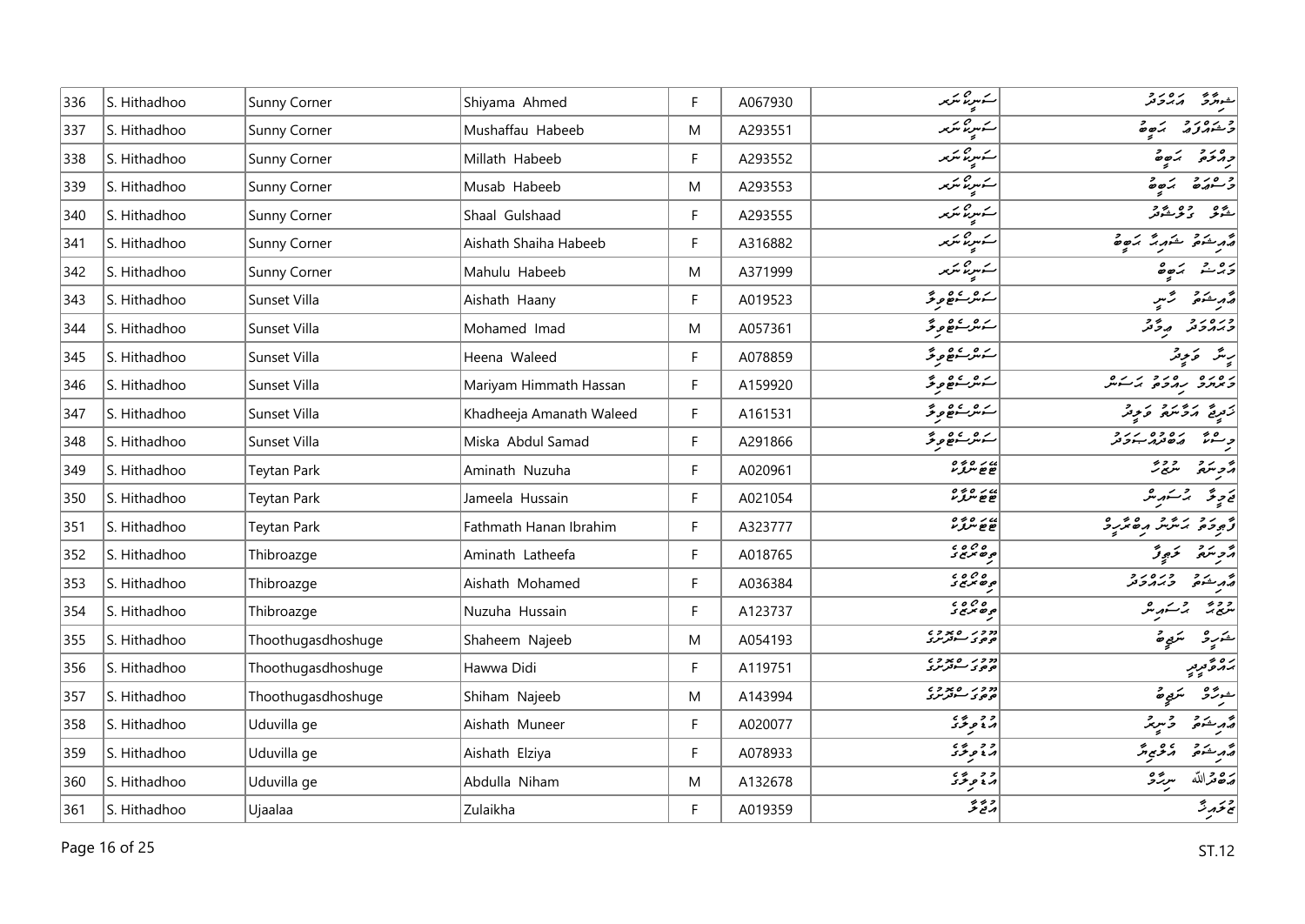| 362 | S. Hithadhoo   | Ujaalaa        | Fathimath Afra       | F  | A023224 | و په بخ<br>مربح نخر | توجدة رەپر                                             |
|-----|----------------|----------------|----------------------|----|---------|---------------------|--------------------------------------------------------|
| 363 | S. Hithadhoo   | Ujaalaa        | Hawwa Didi           | F  | A128863 | و ره بخ<br>مربح محر | ر ە بە<br>بەھەتە دىر                                   |
| 364 | S. Hithadhoo   | Ujaalaa        | Fathmath Shirhan     | F. | A291511 | و پر بخ<br>مربح محر | ۇ ب <sub>و</sub> ر د<br>شو برگر مگر<br>—               |
| 365 | S. Hithadhoo   | Ujaalaa        | Ismail Hamdhan Ahmed | M  | A291515 | پرځ بحر             | ر و د و د و د ه د د د د د<br>پرسرد پر د د د بر د برو د |
| 366 | S. Hithadhoo   | Ujaalaa        | Mariyam Nishana      | F  | A386129 | و » پخ<br>مربع مو   | رەرە سەشكەر                                            |
| 367 | S. Hithadhoo   | Veevaru        | Mohamed Rasheed      | M  | A021566 | عٍ عَرَ مَمْر       | وره رو کرشونر<br><i>د بر د تر</i> کونر                 |
| 368 | S. Hithadhoo   | Veevaru        | Karamath Rasheed     | F  | A161140 | عٍ عَرَ مَهْر       | كالمحروم كالمشوقر                                      |
| 369 | S. Hithadhoo   | Veevaru        | Izzath Rasheed       | F  | A308433 | عريجه               | ەر ئەھمەت ئىمە ئىشىرىد<br>ئىرمە ئىم ئىم ئىشىرىد        |
| 370 | S. Hithadhoo   | Venus          | Aishath Latheefa     | F  | A025828 | <sub>حو</sub> يئر ٿ | پ <sup>و</sup> مرشوحه<br>ارگرم<br>ځ چوتر               |
| 371 | S. Hithadhoo   | Venus          | Abdulla Didi         | M  | A089685 | <sub>حو</sub> يئر ٿ | برة قراللّه مومو                                       |
| 372 | S. Hithadhoo   | Venus          | Nasru Hussain        | M  | A144752 | ء ٍ سَرَتْہ         | برجع رحمته                                             |
| 373 | S. Hithadhoo   | Venus          | Neeza Hussain        | F. | A160624 | اريته               | سرچ چرے ہر شر                                          |
| 374 | S. Hithadhoo   | Venus          | Nishan Hussain       | M  | A309468 | ء ٍ سَرَتْ          | سرىشى ئەسكىرىكى                                        |
| 375 | l S. Hithadhoo | Venus          | Neeshar Hussain      | M  | A309470 | ء ٍ سَرَتْ          | سرڪري رحم گريگر بگر                                    |
| 376 | S. Hithadhoo   | Venus          | Nazaahath Hussain    | F  | A309471 | <sub>حو</sub> يئر ٿ | برورد ويهرش                                            |
| 377 | S. Hithadhoo   | Vilaares       | Abdul Azeez Mohamed  | M  | A001887 | ە ئۇ ئۈرك           | ره وه ر په دره د د<br>پرهنروړنې د د د دند              |
| 378 | S. Hithadhoo   | Violet Fehi    | Fathimath Shuhudha   | F. | A293923 | ءَ مرځوعو کر        | أوالمجانج والمحمد والمحرج                              |
| 379 | S. Hithadhoo   | Violet Vaadhee | Ahmed Haleem         | M  | A021576 | ءَ ٻر ڏي ءُ تر      | رەرد رود                                               |
| 380 | S. Hithadhoo   | Violet Vaadhee | Azlifa Mohamed       | F  | A035369 | ءَ ٻر ڏه ه ٿورِ     | גיב כל פל                                              |
| 381 | S. Hithadhoo   | Violet Vaadhee | Azra Mohamed Didi    | F  | A308449 | ءَ ٻرءَ ۾ وَ مرِ    | ره و دره روبرد.<br>مشرکت وبرمروترترین                  |
| 382 | S. Hithadhoo   | Violet Vaadhee | Hassan Azmeel        | M  | A308462 | تەرىخى ئۇ تېر       | ىرىكى مەج ئى                                           |
| 383 | S. Hithadhoo   | Violet Villa   | Aminath Saeed        | F  | A018709 | أقار بحقح عرقم      | أوجب سنتور والمستور                                    |
| 384 | S. Hithadhoo   | Violet Villa   | Aishath Saeed        | F  | A018752 | وَرِدْعُ وِدَّ      | مەر ئىكى كەر ئىكەن                                     |
| 385 | S. Hithadhoo   | Violet Villa   | Abdulla Saeed        | M  | A018811 | ئەرىۋىھ موڭر        | أرەقمەاللە سەمبەتر                                     |
| 386 | S. Hithadhoo   | Violet Villa   | Hawwa Saeed          | F  | A021934 | ئەرىۋە بۇ ئە        | ر ه پی<br>پر <sub>ا</sub> ر څ<br>سەمەقر                |
| 387 | S. Hithadhoo   | Violet Villa   | Aniyath Saeed        | F  | A100269 | وَرِدْعْ وِدَّ      | وسروح سكويتر                                           |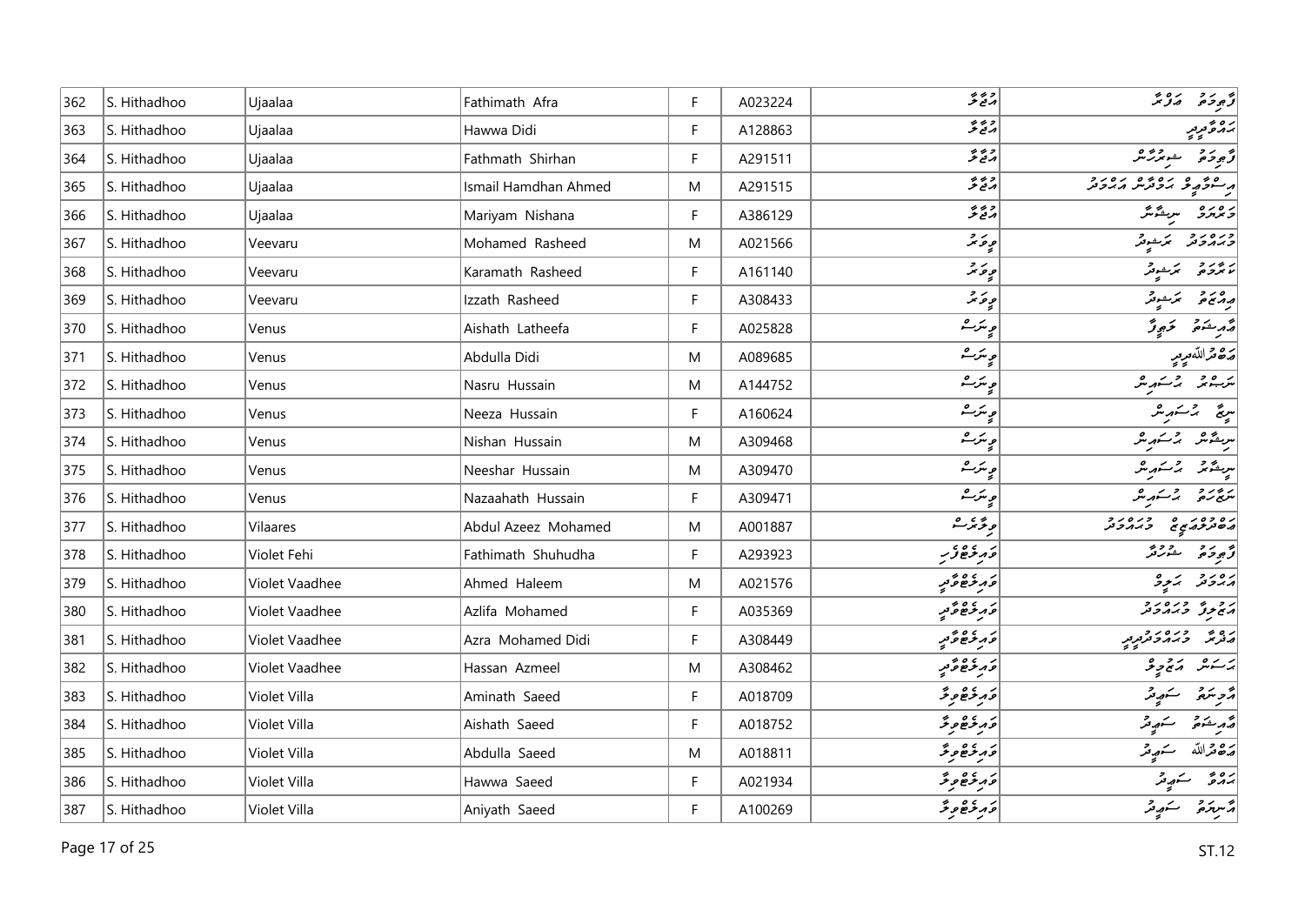| 388 | S. Hithadhoo   | Violet Villa     | Saniya Saeed          | F. | A292512 | ا ئەمرى <i>خ ھ</i> وڭر                       | سەسد<br>ستەھەقىر                             |
|-----|----------------|------------------|-----------------------|----|---------|----------------------------------------------|----------------------------------------------|
| 389 | S. Hithadhoo   | Violet Villa     | Ahmed Alim            | M  | A292516 | ا ئەر ئۇھ <sub>ى ب</sub> ۇ                   | پر ۱۵ ر و<br>  پر پر <del>د</del> ر<br>رزور  |
| 390 | S. Hithadhoo   | Violet Villa     | Mohamed Ailam         | M  | A292519 | ر<br>ج مرځ چو ځه                             | و ره ر د<br>تر <i>پر</i> وتر<br>ەدىرە        |
| 391 | l S. Hithadhoo | Violet Villa     | Fathimath Almas       | F  | A292521 | وَرِدْعْ وِدَّ                               | ىرۋۇپ<br>ا ژه د ده.                          |
| 392 | S. Hithadhoo   | Wind Sea         | Leenaz Jameel         | F  | A019160 | ء مرہ مب<br>-                                | ويترجى فأوقر                                 |
| 393 | S. Hithadhoo   | Wind Sea         | Maazin Mohamed Jameel | M  | A309331 | احتقاق ہے                                    | وٌ ۽ شرح پر دي وي                            |
| 394 | l S. Hithadhoo | Yardly ge        | Hawwa Ramiza          | F  | A037231 | پره <sub>م</sub> ور                          | s s sox<br>محراتي مح<br>بردو                 |
| 395 | l S. Hithadhoo | Yardly ge        | Ibrahim Anwar         | M  | A064937 | لوه و د پر<br>مربع موبر                      | مەھرىرى<br>2001<br>ہر سربو بمر               |
| 396 | S. Hithadhoo   | Zamaaneege       | Javeed Hussain        | M  | A271195 | ىر ئ <sup>ۇ</sup> س <sub>ى</sub> نە          | قح و قر سنگر مگر مگر                         |
| 397 | S. Hithadhoo   | Zamaaneege       | Kausar Hussain        | F  | A292581 | ىر ئ <sup>ۇ</sup> س <sub>ى</sub> نە          | برسەمەرىش<br>ىر جەنبە<br>مەمۇرىمە            |
| 398 | S. Hithadhoo   | Zamaaneege       | Shamma Hussain        | F  | A292582 | ىر ئ <sup>ۇ</sup> س <sub>ى</sub> نج          | شەھ بىخ<br>برسەمەمىر                         |
| 399 | l S. Hithadhoo | Zetairu          | Mohamed Mu-uthasim    | M  | A102098 | ې خ مريز<br>مخ خ                             | כנסנכ כבנ<br><i>כג</i> וכנ <sub>ר</sub> כומי |
| 400 | S. Hithadhoo   | Zetairu          | Aminath Latheefa      | F  | A149938 | تجءَمِ تمُر                                  | أرمز تر<br>ىخ ج <sub>و</sub> تۇ              |
| 401 | S. Hithadhoo   | Zetairu          | Nadeem                | M  | A149949 | ایج <sub>ت</sub> قور تمر                     | سَرَمبر رُح                                  |
| 402 | S. Hithadhoo   | Zetairu          | Maryam Neeshan        | F. | A293541 | تج ڪوريٽر                                    | تر جو بر م<br>سرىشكە<br>ئ                    |
| 403 | S. Hithadhoo   | Zetairu          | Khadheeja Neelam      | F  | A329344 | ع ءَ م <i>ر</i> بر                           | سربزد<br>  تزموچؓ                            |
| 404 | S. Hithadhoo   | Ziyaaraiyfannuge | Hassan Bushri         | M  | A037525 | پر دے دے دے<br>بے دگر <i>مرکز م</i> رکب      | يرسكس كالقيمبر                               |
| 405 | S. Hithadhoo   | Ziyaaraiyfannuge | Naseera Abdulla Didi  | F. | A053093 | پر د ه د ه د و و<br>پر پرچونو سرسری          | بتزييد تتمر<br>ركە قراللەر بىر               |
| 406 | S. Hithadhoo   | Ziyaaraiyfannuge | Mariyam Bushri        | F  | A079979 | ے بڑ بر ہ ر ہ و د و<br>  بح بڑ برجو تو سرسری | پر ه پر ه<br>ھ شەمر                          |
| 407 | S. Hithadhoo   | Ziyaaraiyfannuge | Aishath Bushry        | F  | A150116 | پر پر پر ص و و<br>  پر پر پر پولو سرس        | أمار مشوم كالمشامر                           |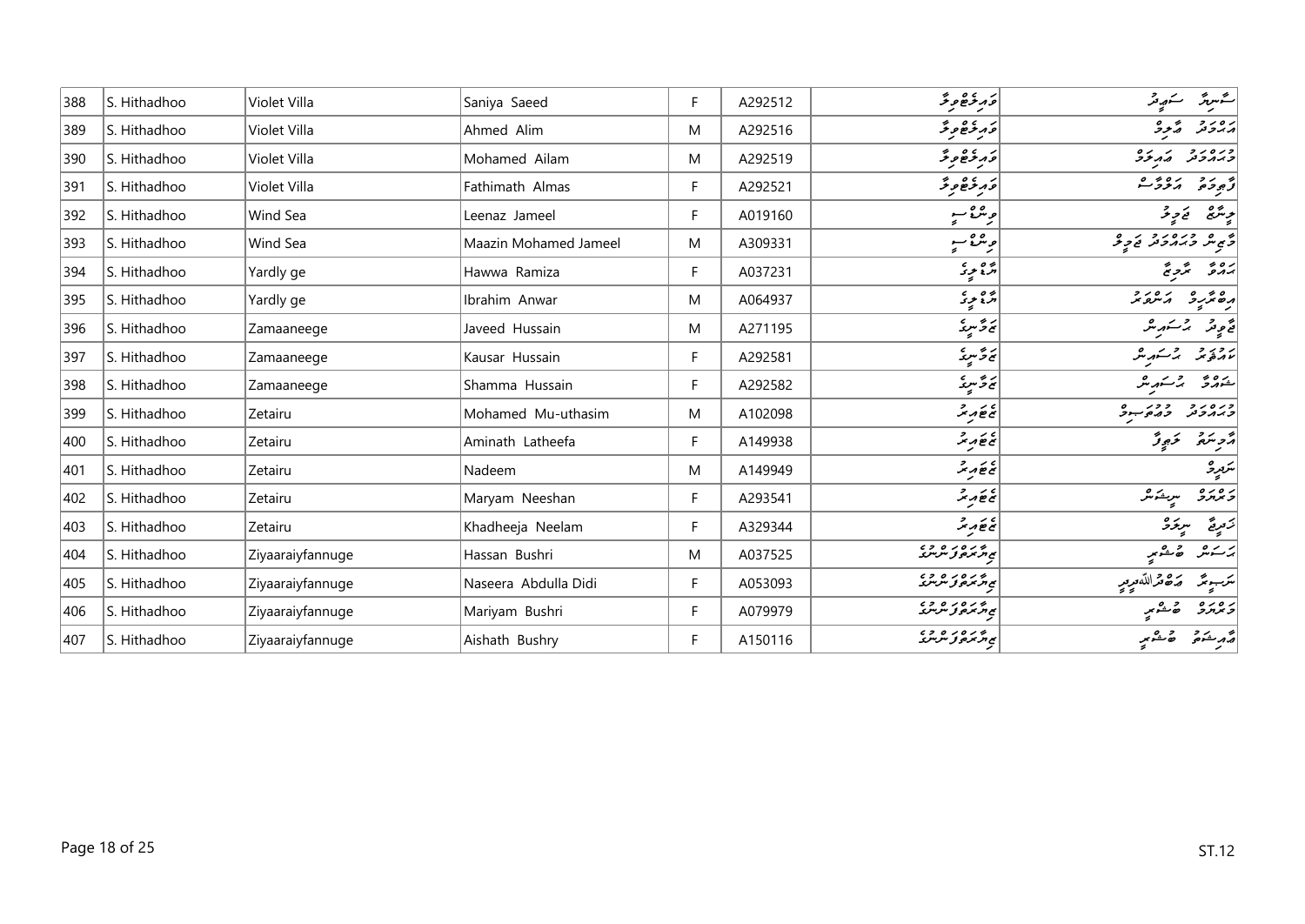## *w7qAn8m?sCw7mRo>u;wEw7mRw;sBo<*

| ' مرمر | 'يئرىثر: |
|--------|----------|
|        |          |
|        |          |
|        |          |

## *w7q9r@w7m>sCw7qHtFoFw7s;mAm=q7w7qHtFoFw7s;*

| ىر تە | $\mathcal{O} \times$<br>$\sim$ | $\sim$<br>. . | لترنثر |
|-------|--------------------------------|---------------|--------|
|       |                                |               |        |
|       |                                |               |        |
|       |                                |               |        |

| $\frac{2}{n}$ | $\overline{\phantom{a}}$ | اير هنه. | $\mathcal{O} \times$<br>سرسر |
|---------------|--------------------------|----------|------------------------------|
|               |                          |          |                              |
|               |                          |          |                              |
|               |                          |          |                              |

| ' ئىرتىر: | سر سر |  |
|-----------|-------|--|
|           |       |  |
|           |       |  |
|           |       |  |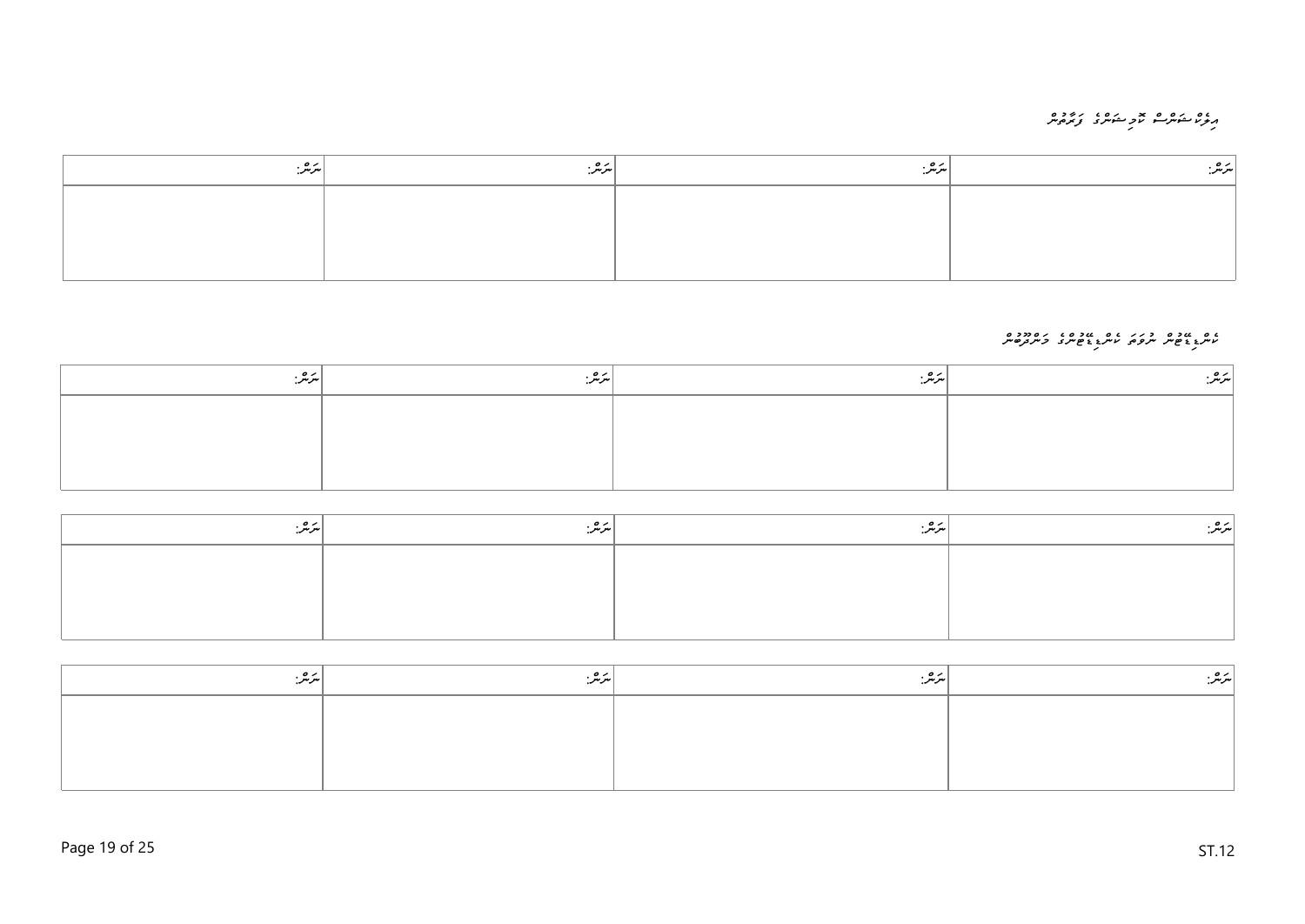| يره. | ο. | ا ير ه |  |
|------|----|--------|--|
|      |    |        |  |
|      |    |        |  |
|      |    |        |  |

| <sup>.</sup> سرسر. |  |
|--------------------|--|
|                    |  |
|                    |  |
|                    |  |

| ىئرىتر. | $\sim$ | ا بر هه. | لىرىش |
|---------|--------|----------|-------|
|         |        |          |       |
|         |        |          |       |
|         |        |          |       |

| $\overline{\phantom{a}}$<br>سرس. | ر ه<br>,,, | . . | 。<br>سرس. |
|----------------------------------|------------|-----|-----------|
|                                  |            |     |           |
|                                  |            |     |           |
|                                  |            |     |           |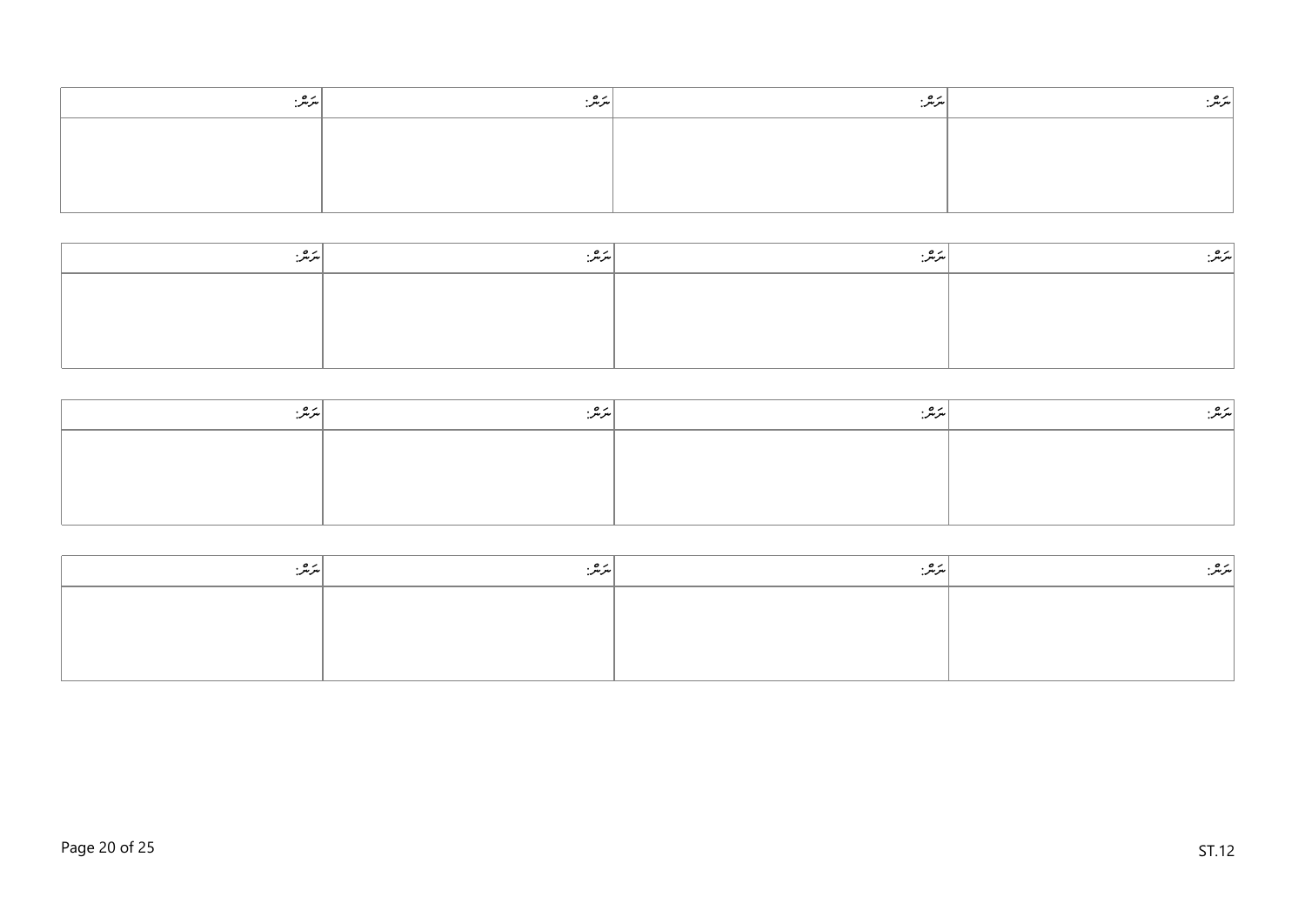| ير هو . | $\overline{\phantom{a}}$ | يرمر | اير هنه. |
|---------|--------------------------|------|----------|
|         |                          |      |          |
|         |                          |      |          |
|         |                          |      |          |

| ىر ھ | $\circ$ $\sim$<br>ا سرسر. | $\circ$ $\sim$<br>' سرسر . | o <i>~</i><br>سرسر. |
|------|---------------------------|----------------------------|---------------------|
|      |                           |                            |                     |
|      |                           |                            |                     |
|      |                           |                            |                     |

| 'تترنثر: | 。<br>,,,, |  |
|----------|-----------|--|
|          |           |  |
|          |           |  |
|          |           |  |

|  | . ه |
|--|-----|
|  |     |
|  |     |
|  |     |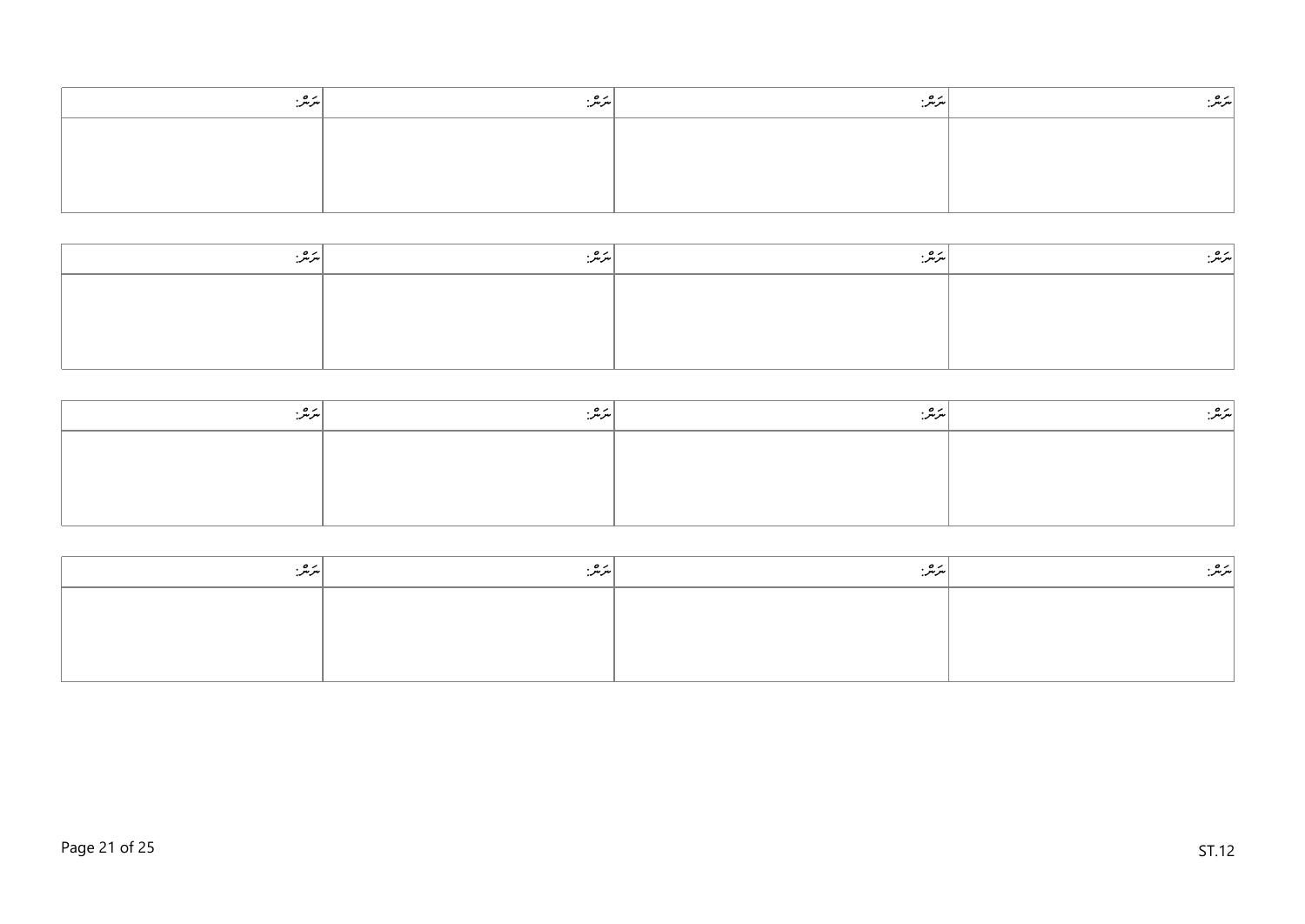| ير هو . | $\overline{\phantom{a}}$ | يرمر | اير هنه. |
|---------|--------------------------|------|----------|
|         |                          |      |          |
|         |                          |      |          |
|         |                          |      |          |

| ئىرتىر: | $\sim$<br>ا سرسر . | يئرمثر | o . |
|---------|--------------------|--------|-----|
|         |                    |        |     |
|         |                    |        |     |
|         |                    |        |     |

| 。 | . . | أيئر مثر : |
|---|-----|------------|
|   |     |            |
|   |     |            |
|   |     |            |

|  | . ه |
|--|-----|
|  |     |
|  |     |
|  |     |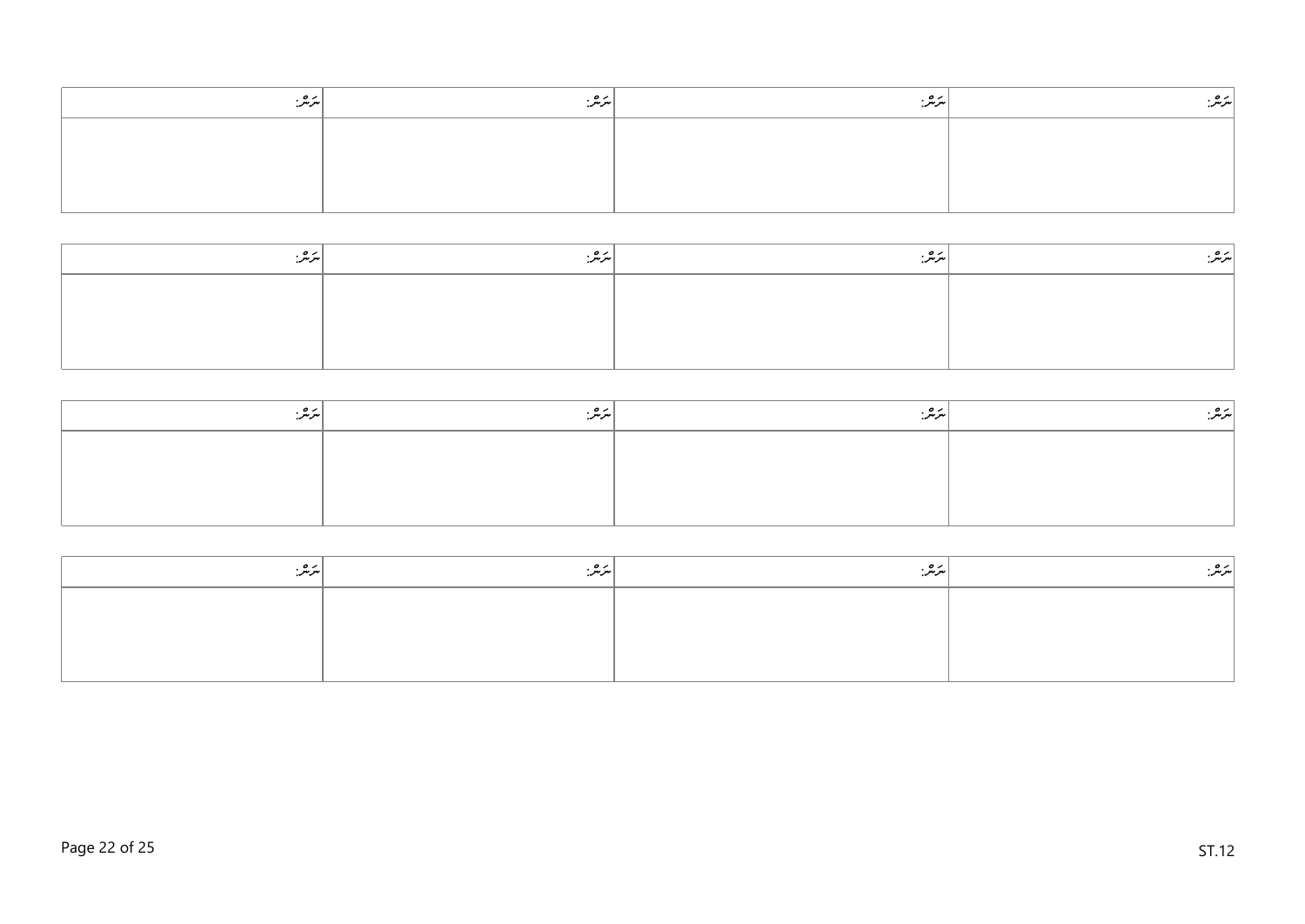| ير هو . | $\overline{\phantom{a}}$ | يرمر | اير هنه. |
|---------|--------------------------|------|----------|
|         |                          |      |          |
|         |                          |      |          |
|         |                          |      |          |

| ايرعر: | ر ه<br>. . |  |
|--------|------------|--|
|        |            |  |
|        |            |  |
|        |            |  |

| بر ه | . ه | $\sim$<br>سرسر |  |
|------|-----|----------------|--|
|      |     |                |  |
|      |     |                |  |
|      |     |                |  |

| 。<br>. س | ىرىىر |  |
|----------|-------|--|
|          |       |  |
|          |       |  |
|          |       |  |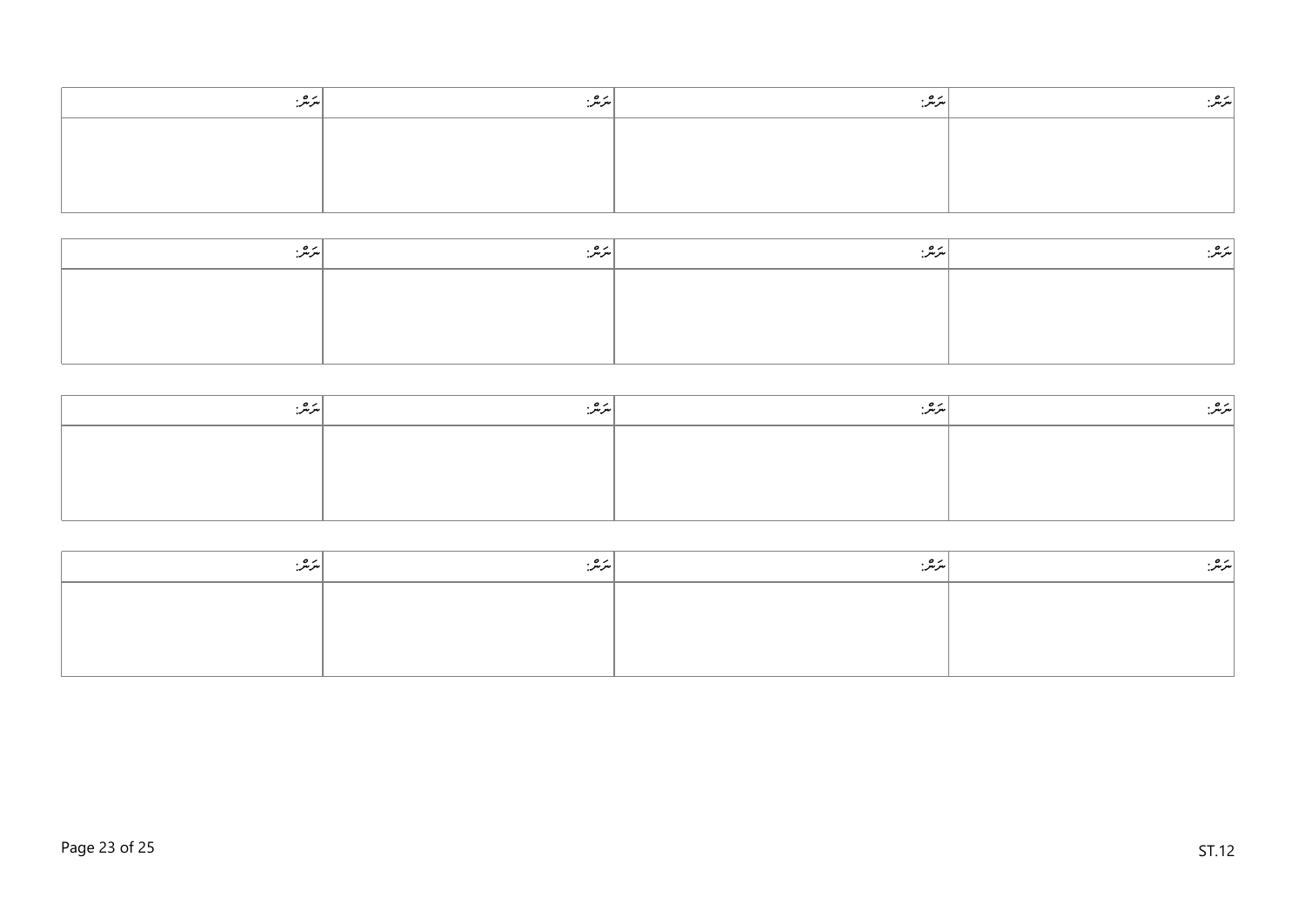| ير هو . | $\overline{\phantom{a}}$ | يرمر | اير هنه. |
|---------|--------------------------|------|----------|
|         |                          |      |          |
|         |                          |      |          |
|         |                          |      |          |

| ئىرتىر: | $\sim$<br>ا سرسر . | يئرمثر | o . |
|---------|--------------------|--------|-----|
|         |                    |        |     |
|         |                    |        |     |
|         |                    |        |     |

| انترنثر: | ر ه |  |
|----------|-----|--|
|          |     |  |
|          |     |  |
|          |     |  |

| $\tilde{\phantom{a}}$<br>سرسر. |  |  |
|--------------------------------|--|--|
|                                |  |  |
|                                |  |  |
|                                |  |  |